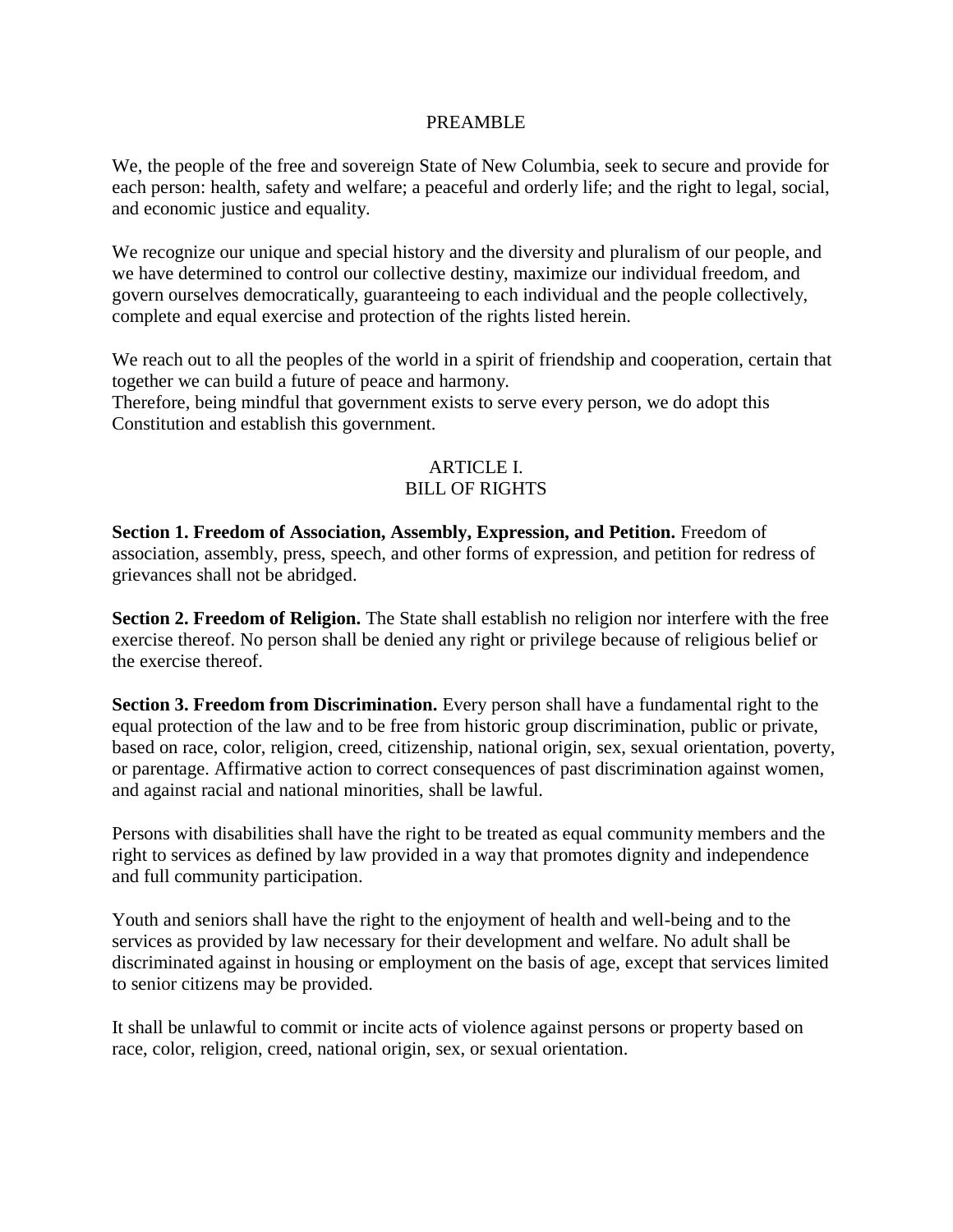Equality of rights under the law shall not be denied or abridged in the State or any of its subdivisions because of sex.

This section shall be self-executing and shall be enforced by appropriate legislation.

**Section 4. Privacy.** The right of the individual to decide whether to procreate or to bear a child is inviolable, as is the right to noncommercial private, consensual, sexual behavior of adults. Those who exercise or advocate these rights have, in addition, the right to be free from all forms of discrimination.

Political surveillance is contrary to democratic principles. Therefore, unless relevant for prosecution of past, present, or imminent crime, information on any person's exercise of freedom of religion, expression, association, assembly, or petition for redress of grievances, shall not be collected surreptitiously under color of law.

Individual privacy with respect to personal bank accounts, health, academic, employment, communications, and similar records, the disclosure of which would constitute an invasion of the privacy of the individual concerned, is a right, the protection of which shall be provided by law. However, the name, salary, and place of employment of each employee of the State and of any of its agencies or local government units is a matter of public record and shall be available to the public.

**Section 5. Due Process.** The State shall not deprive any person of life, liberty, or property without due process of law. The right of all persons to fair and just treatment in the course of legislative and executive investigations shall not be abridged.

**Section 6. Searches and Seizures.** Privacy is a fundamental right. Therefore, the people shall be free from unreasonable searches and seizures of their persons, homes, businesses, vehicles, papers, and effects. This right extends to all places and for all circumstances in which the individual has a reasonable expectation of privacy. The fruits of unlawful intrusions, including intrusions by private persons, shall not be used by the State for any purpose in any judicial or administrative proceeding against any individual, whether or not the individual was the target of an unlawful search or seizure, and whether or not the expectation of privacy of that individual was violated.

No search will ensue except under the authority of a valid warrant issued by a judicial officer; such warrant shall be issued only upon probable cause and must be supported by oath or affirmation describing with particularity the place to be searched and the persons or items to be seized. This Section does not preclude warrantless searches or seizures in the following circumstances: searches incident to a valid arrest; exigent circumstances under which officials conducting the search or seizure have no time to secure a warrant; inadvertent discovery of illegal material pursuant to the execution of a valid search warrant; searches and seizures conducted at international borders or their functional equivalent; administrative searches of pervasively regulated businesses pursuant to a general plan; and searches upon the consent of the individual who is the subject of the search or seizure, provided that the individual had been fully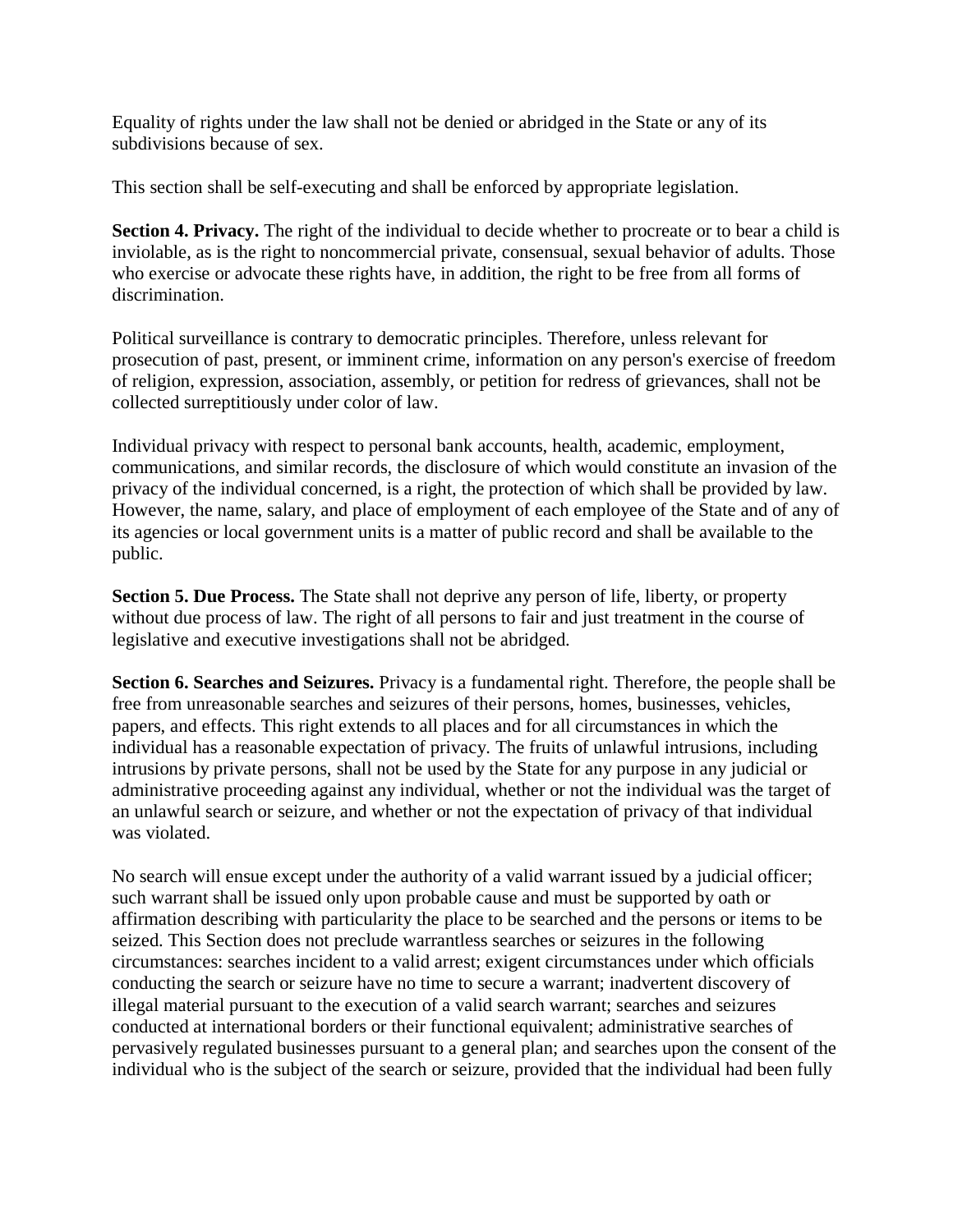informed of the right to withhold consent, and no other exception to this Section is present. The official conducting the search bears the burden of proving fully informed consent.

The right to be secure against unreasonable interception of telephonic, telegraphic, electronic, and other forms of communication and against unreasonable interception of oral and other communications by electronic methods shall not be violated. No such interception shall occur except following issuance of a warrant. No orders or warrants for such interceptions shall be issued but upon probable cause supported by oath or affirmation that evidence of crime may be thus obtained, and particularly identifying the means of communication and the person or persons whose communications are to be intercepted. Evidence obtained in violation of this paragraph shall not be admissible in any court against any person.

**Section 7. Rights of Arrestees and Defendants.** In all criminal matters, all persons have the right to the assistance of competent counsel from commencement of a custodial interrogation, during trial and appeal, and whenever they are subject to a deprivation of liberty. When arrested they shall be informed of their right to consult with counsel. Persons charged with a crime have the right to receive an explicit statement of the nature and cause of the accusation, to the discovery of all evidence possessed by the State, and to the presumption of innocence until proven guilty beyond a reasonable doubt. Convicted persons shall have the right to judicial review.

**Section 8. Grand Jury.** All persons have the right to be free from unwarranted or arbitrary prosecutions. The grand jury shall not engage in fishing expeditions. Grand jury indictments are required for all offenses carrying authorized prison sentences of one year or more. Grand jurors shall be drawn from a cross-section of the community. All grand jury witnesses shall have the right to assistance and presence of counsel, to be informed of the privilege against selfincrimination, and to be advised if they are, or may become, targets of prosecution. Criminal defendants are entitled to grand jury transcripts in a timely fashion.

The grand jury shall appoint and the State shall pay non-governmental counsel for independent advice. Indictments shall be issued only on probable cause and shall, upon motion, be dismissed for violations of this Section.

The House of Delegates shall determine the manner of grand jury selection and operation.

**Section 9. Bail.** The sole purpose of bail is to assure the presence of the accused at trial. Bail shall not be excessive and may take the form of a cash or property guarantee.

**Section 10. Trial by Jury.** Every person accused of a criminal offense is guaranteed the right to: a speedy, public, and fair trial; compulsory attendance of witnesses; confrontation with adversary witnesses; and trial by a jury of 12 persons. Conviction may be based only upon a unanimous jury verdict finding the accused guilty beyond a reasonable doubt.

**Section 11. Punishment.** The State shall not require excessive fines, nor impose cruel, corporal, or unusual punishment, or sentence of death. Penal administration shall be based upon the principle of reformation with the objective of restoring the offender to a useful role in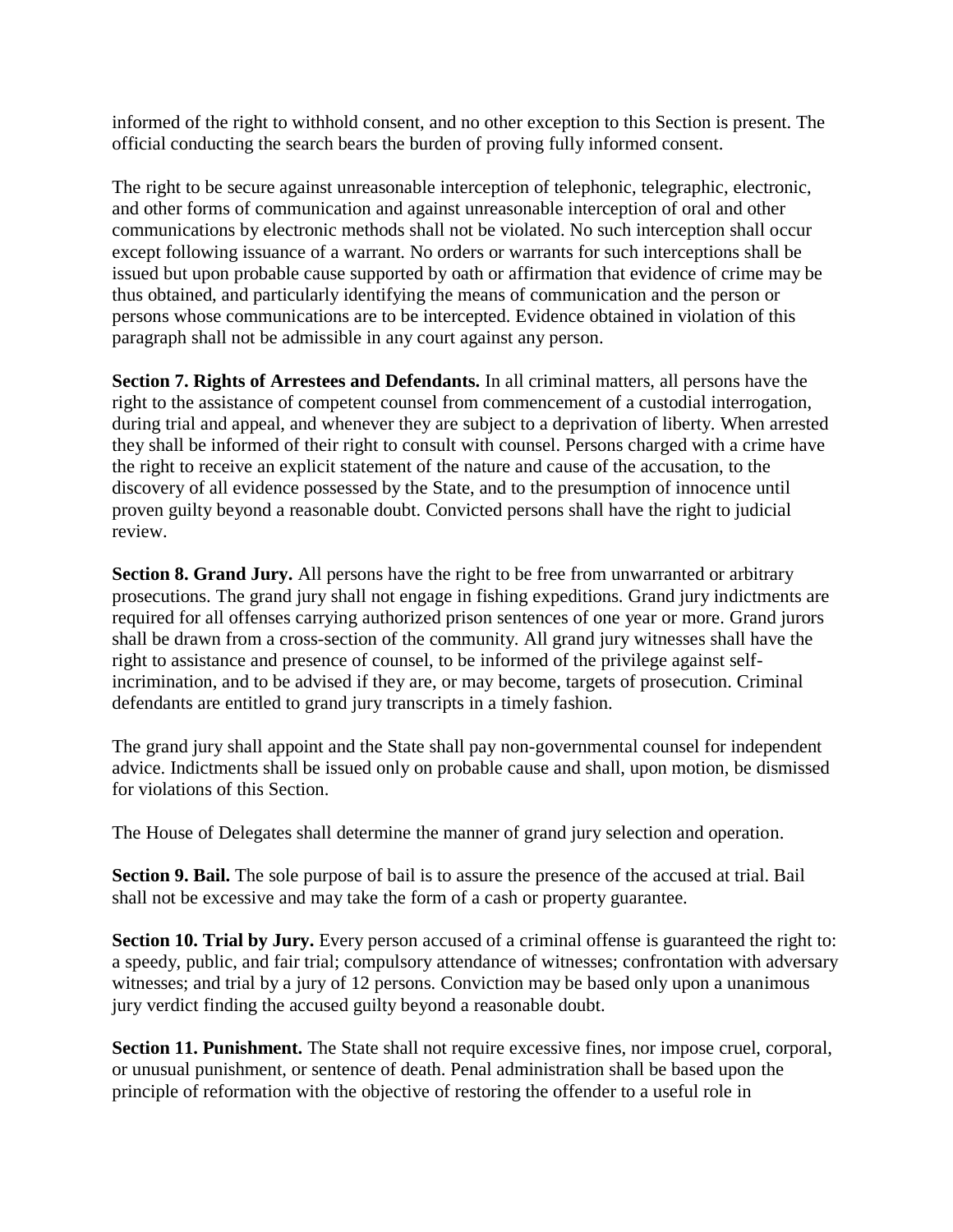community life. Convicted persons shall not be denied any rights specified in this Constitution except as shall be reasonably necessary for the security of a penal institution or the State and its citizens.

**Section 12. Imprisonment for Debt.** No person shall be imprisoned for inability to pay a debt.

**Section 13. Double Jeopardy.** No person shall be tried more than once for the same offense; further, the State shall try in a single trial all charges, actual and potential, arising from the same facts and circumstances. Trial of a person for an offense in any jurisdiction of the United States and subsequent trial under the jurisdiction of the State for the same offense based on the same set of facts and circumstances shall constitute double jeopardy under this Section.

**Section 14. Bills of Attainder and Ex Post Facto Laws.** Bills of attainder and ex post facto laws are prohibited.

**Section 15. Habeas Corpus.** The writ of habeas corpus shall be available promptly at all times, successively, and without limit in all cases of unlawful detention, conviction, or sentencing, whether or not the petitioner is in custody.

**Section 16. Abolition of Common Law Criminal Offenses.** Every crime shall be defined with specificity in a statute enacted by the House of Delegates, and no person shall be accused, arrested, tried, or convicted for any act not expressly defined as an offense by such statute. This Section shall take effect after the expiration of a time period to be specified by law.

**Section 17. Abolition of Sovereign Immunity.** Unless otherwise provided in this Constitution, the State and any of its subordinate levels of government, and any branch, agency and office thereof, and any officer or agent thereof in both official and personal capacity, shall be amenable to suit and liability in the courts of this State or of the United States, with respect to official acts both of commission and omission, including the failure, inability, or refusal by law enforcement agencies of the State to provide reasonable protection to individuals from crimes of violence; except that, no judge of any court may be sued with respect to a decision rendered in any case, but may be questioned and required to testify as to issuance of any warrant.

**Section 18. Slavery and Involuntary Servitude.** Slavery and involuntary servitude are prohibited.

**Section 19. Civil Suits.** The right to a jury trial in a civil suit shall remain inviolate. The House of Delegates shall assure access to courts for those litigants unable to pay. Court costs shall not be required of any litigant unable to pay.

**Section 20. Right to Employment.** Every person shall have the right to employment, or if unable to work, an income sufficient to meet basic human needs.

**Section 21. Equal Pay.** All employees shall be guaranteed equal pay for equal work and equal pay for comparable work.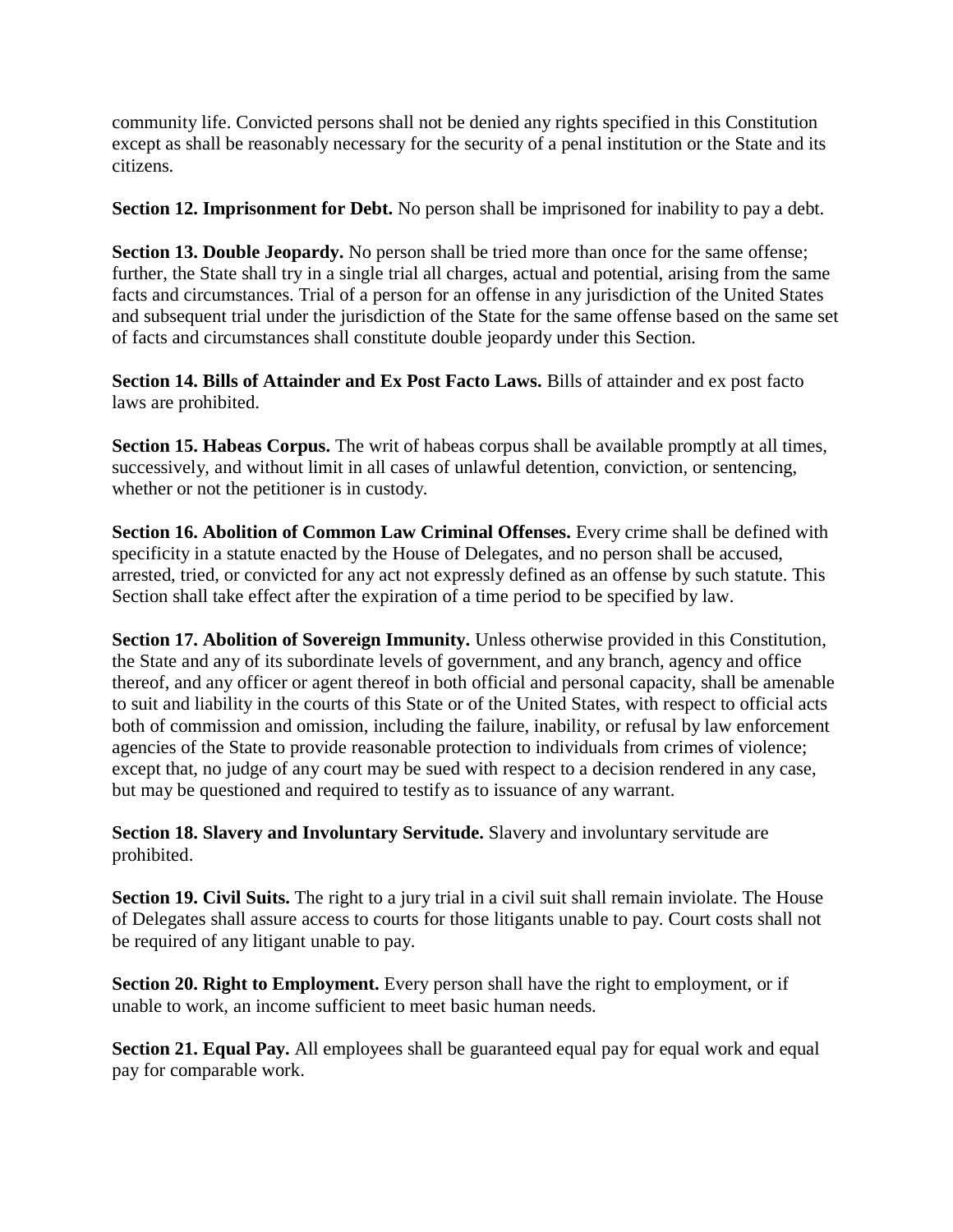**Section 22. The Right to Change.** The State with its institutions belongs to the people who inhabit it. Whenever a government fails to serve its people, they may exercise their inalienable right to alter, reform, or abolish it.

**Section 23. Unenumerated Rights.** The enumeration in this Constitution of certain rights possessed by the individual or limitations upon the government shall not be construed to disparage nor deny other rights or limitations not enumerated.

**Section 24. Self-Execution.** All Sections of this Article shall be self-executing.

# ARTICLE II. THE LEGISLATIVE BRANCH

**Section 1. Legislative Power.** The legislative power of the State shall be vested in the legislature, which shall be called the House of Delegates.

**Section 2. Composition of the House of Delegates.** The House of Delegates shall have one chamber composed of 40 members who are elected from single-member legislative districts. By majority vote of the Delegates present and voting, the House of Delegates shall elect a President from among its members.

**Section 3. Qualifications of Members.** A candidate for the House of Delegates must be a citizen of the United States. To become a Delegate, a candidate must receive the highest number of votes on the designated day of election from the qualified voters of the legislative district.

A Delegate must be at least 18 years old, a resident of the State for at least three years, a resident of the legislative district for at least 18 months, and a registered voter of that district. Every Delegate must reside in the legislative district while in office.

**Section 4. Disqualifications.** While in office, no appointed or elected Delegate may hold any other federal or state elected or appointed public office, position of profit, or employment. During the term of office, no member shall be elected or appointed to any public office or employment which shall have been created, or the salary or benefits of which shall have been increased, by legislative act during such term. This Section does not apply to Delegates seeking re-election, or election to a constitutional convention.

**Section 5. Term in Office.** A Delegate shall be elected for a four-year term.

**Section 6. Time of Election.** In general elections, half the Delegates will be elected in every even-numbered year. Following their election, winning candidates shall assume office on the second Monday of January.

**Section 7. Vacancies.** Legislative vacancies shall be filled as provided by law.

**Section 8. Compensation of Members.** The members of the House of Delegates shall receive annual salaries and such allowances as may be prescribed by law. However, any increase or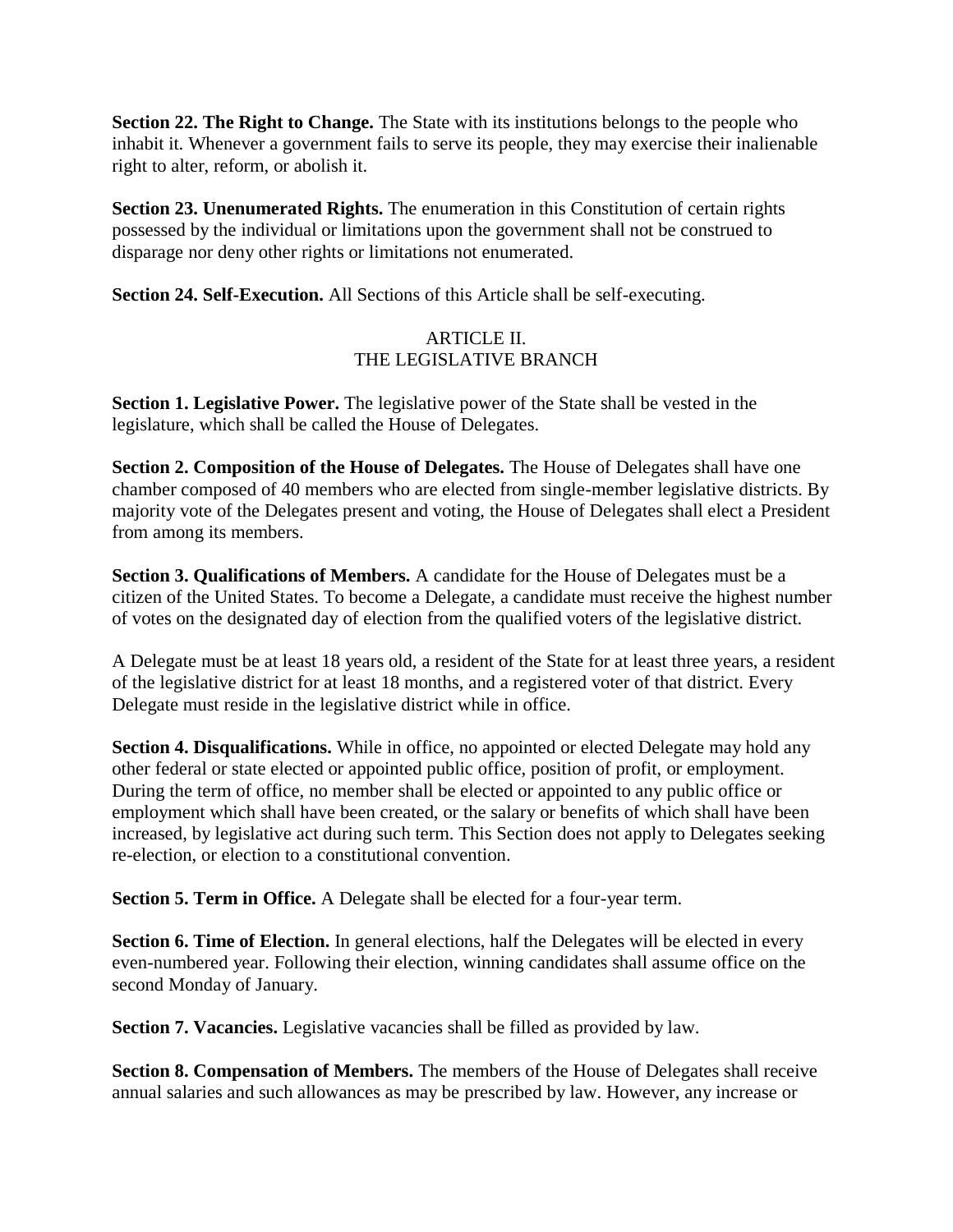decrease in salary or allowances shall not apply to a Delegate serving in the House of Delegates which enacted the increase or decrease until the re-election of that Delegate.

The Governor shall appoint, subject to the advice and consent of the House of Delegates, members of a five-member commission. Every four years, this commission shall report to the public the level of legislative compensation that is appropriate, taking into account comparable compensation in the public and private sectors. The members of the commission shall hold no other public office. Procedures for the establishment and operation of the commission shall be established by law.

**Section 9. Sessions.** The House of Delegates shall be a continuing body during the term for which Delegates are elected; however, all unapproved pending bills shall expire automatically on the second Monday in January of each odd-numbered year. The House of Delegates shall meet in regular sessions annually, as provided by law. It may also be convened by the Governor, subject to the conditions of Article III, or by the President of the House of Delegates at the written request of a majority of all Delegates.

Adequate advance notice of all meetings of the House of Delegates and of its committees shall be published. The notice shall include the agenda. All meetings of the House of Delegates and of its committees shall be open to the public, to the press, and to radio and television coverage. However, meetings involving confidential discussions of specific staff personnel may be closed by a two-thirds vote of the House of Delegates or the committee.

**Section 10. Organization and Procedure.** The courts shall be the final judge of the election and qualifications of Delegates. The House of Delegates shall prescribe its rules of procedure which shall be consistent with this Constitution. It may compel the attendance of absent members, discipline its members, and, with the concurrence of two-thirds of all members, expel a member for cause. It shall have power to compel the attendance and testimony of witnesses and the production of books and papers either before the House of Delegates as a whole or before any of its committees.

**Section 11. Legislative Immunity.** For any speech or debate in the House of Delegates, Delegates shall not be questioned in any other place.

**Section 12. Transaction of Business.** A majority of all Delegates shall constitute a quorum to do business, but a smaller number may adjourn from day to day and compel the attendance of absent members. The House of Delegates and its committees shall keep journals of proceedings. Each journal shall be available to the public and shall also be promptly published. The journal shall contain all motions made and the votes on those motions. A record vote, with the yeas and nays entered into the journal, shall be taken in the House of Delegates on any vote deciding final passage or defeat of a bill, on any vote to defer consideration of a question indefinitely, and on any vote on the demand of four members. In committee, upon demand of any member, or on any vote deciding final approval of a report, the yeas and nays shall be recorded and entered into the journal.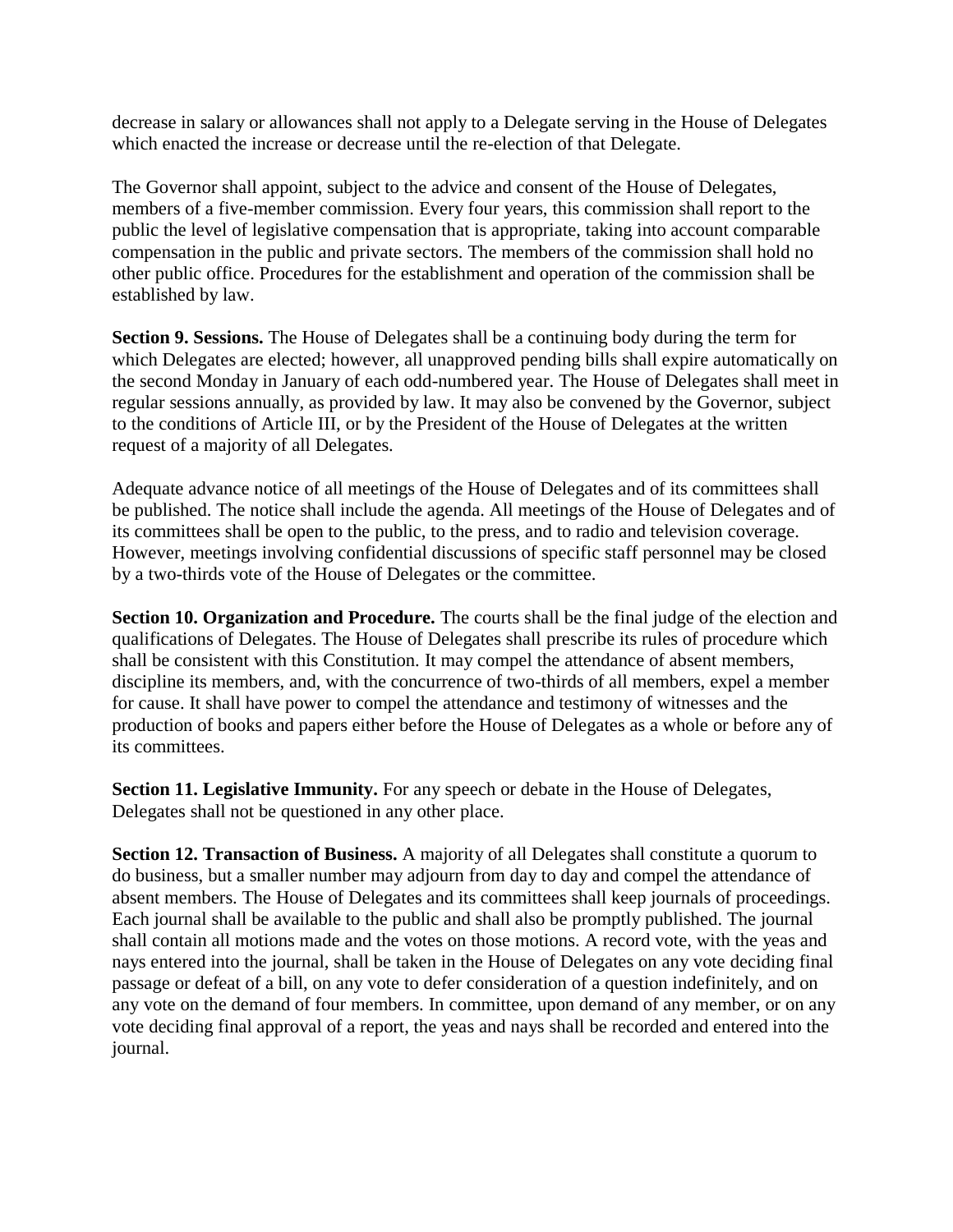A verbatim or electronically produced record of proceedings of the House of Delegates and of standing committees shall be made available to the public on request.

**Section 13. Committees.** The House of Delegates may establish committees necessary for the conduct of its business.

**Section 14. Bills.** The House of Delegates shall enact no law except by bill. The subject of every law shall be clearly expressed in its title. Each law shall have an enacting clause as follows: "Be it enacted by the people of the State of New Columbia." No bill embracing more than one subject shall be passed except appropriation bills which shall include only appropriations and bills for the codification or revision of the laws. All laws shall be published. Whenever a law or section of law is amended, it shall be re-enacted and republished. Every law shall be plainly worded.

## **Section 15. Passage of Bills.** No bill shall become law unless

(a) a majority of the entire House of Delegates has approved it in identical form on two occasions at least 13 calendar days apart and the bill had been printed and distributed at least three calendar days in advance on both occasions; or

(b) the Governor has certified that prompt passage, precluding a time lapse of 13 days, is essential, and a majority of all Delegates approve the bill.

**Section 16. Approval or Veto.** All bills approved by the House of Delegates, except those relating solely to legislative procedure, shall be presented to the Governor for signature or for veto. The Governor may, by veto, strike items in appropriation bills. The Governor shall veto other bills only as a whole. The Governor shall promptly return any vetoed bill or item of appropriation to the House of Delegates with a statement of objections. A bill shall become law if the Governor either signs it or does not veto it within 15 days of presentation.

**Section 17. Legislative Action Upon Veto.** Upon receipt of a veto, the House of Delegates shall promptly reconsider passage of the vetoed bill or appropriation item. Such a bill or item requires only one reading. A vetoed bill shall become law by the affirmative votes of two-thirds of all Delegates, except that a veto of an appropriation bill or item shall be overridden by the affirmative votes of two-thirds of the Delegates present and voting.

If the House of Delegates is not in session when a bill or item is vetoed, the House of Delegates may consider the bill or item at its next regular or special session.

**Section 18. Effective Date of Laws.** No law shall take effect earlier than 90 days after enactment except laws declared to be emergency laws and laws which under this Constitution are not subject to referendum. An emergency law shall contain a preamble setting forth the facts constituting the emergency and a statement that the law is necessary for the immediate preservation of the public peace, health, safety, or convenience. A separate recorded vote shall be taken on the preamble, and unless the preamble is adopted by two-thirds of the members of the House of Delegates present and voting, the law shall not be an emergency law.

**Section 19. Auditor.** The House of Delegates shall appoint an auditor to serve for six years or until a successor has been appointed. By a two-thirds vote of all Delegates, the House of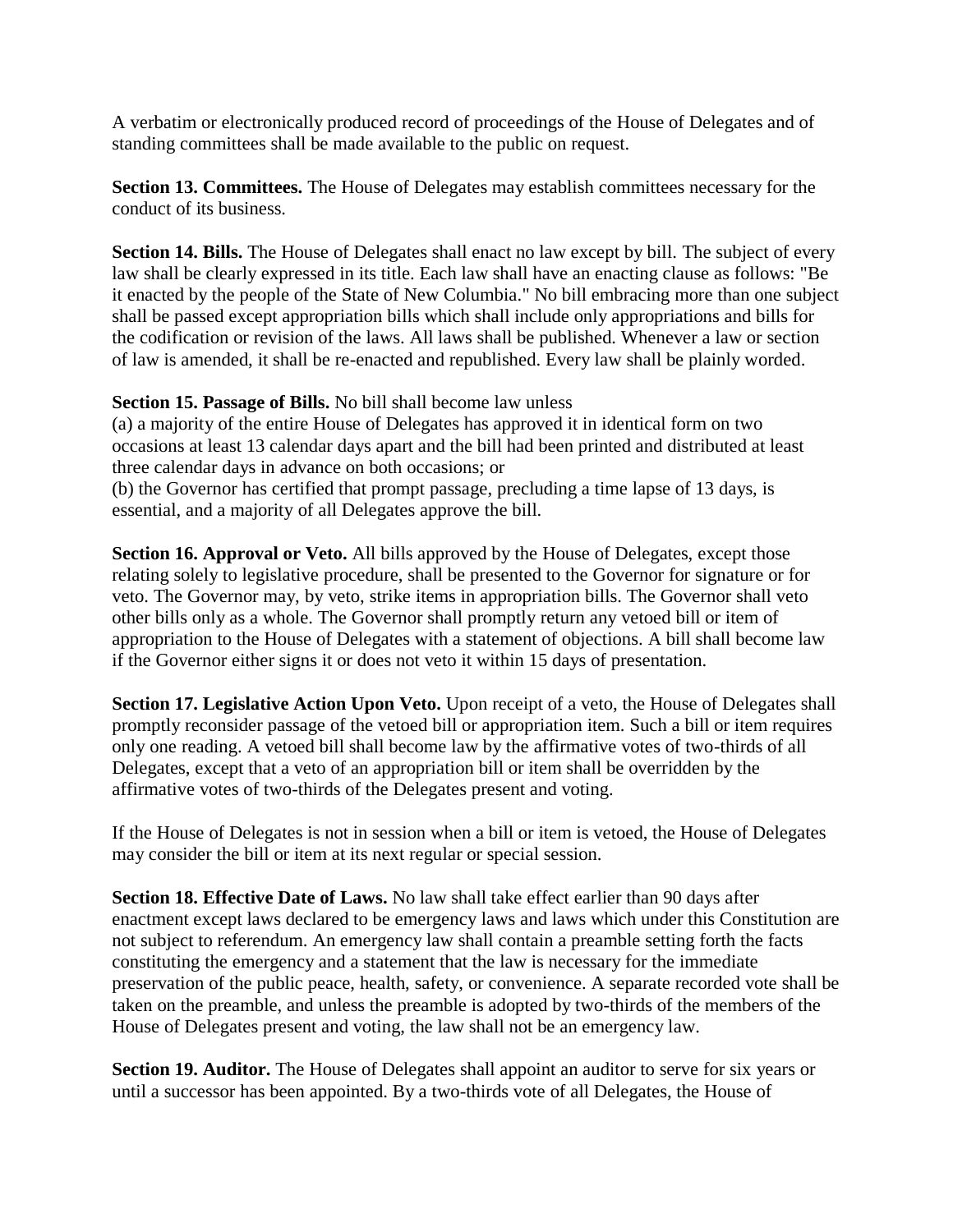Delegates at any time may remove the auditor from office for cause. Each year the auditor shall conduct a thorough audit of all State government accounts and operations and shall submit these audit reports to the Governor and to the House of Delegates. The House of Delegates shall make available these reports and distribute summaries to the public.

**Section 20. Impeachment.** Any executive official elected or appointed with legislative consent is subject to legislative impeachment for cause as may be provided by law.

Impeachment shall originate in the House of Delegates and must be approved by the affirmative votes of two-thirds of all Delegates.

The motion for impeachment shall state the reasons for the proceeding.

Trial on impeachment shall be conducted by the House of Delegates in accordance with procedures provided by law. A Justice of the Supreme Court shall preside at the trial.

Conviction requires the affirmative votes of two-thirds of all Delegates.

The judgment on conviction may not extend beyond removal from office and disqualification to hold and enjoy any state office of honor, trust, or profit but shall not prevent proceedings in the courts on the same or related charges.

**Section 21. Code of Ethics.** The House of Delegates shall enact conflict-of-interest legislation which shall apply to all elected and appointed State and local candidates for and officials in the executive, legislative, and judicial branches of government. The conflict-of-interest legislation shall include, but not be limited to, requirements for mandatory annual disclosure by public officials of economic interests and sources of income. A Delegate who has personal or private interests, as defined by law, in any proposed or pending bill, shall disclose this fact to the presiding officer and shall not vote on that bill.

## ARTICLE III THE EXECUTIVE BRANCH

**Section 1. Executive Power Vested in the Governor.** The executive power of the State shall be vested in the Governor, who shall be responsible for the faithful execution of the laws.

**Section 2. The Lieutenant Governor.** There shall be an elected Lieutenant Governor whose primary duties shall be prescribed by law.

The Lieutenant Governor shall serve as Governor during any period of gubernatorial disability as determined by the Supreme Court. The Lieutenant Governor shall exercise only those administrative duties necessary for the continued and efficient functioning of the State until the Governor either resumes office or is replaced in a special election.

**Section 3. The Attorney General.** There shall be an Attorney General appointed by the Governor, with the advice and consent of the House of Delegates, for a term of four years. The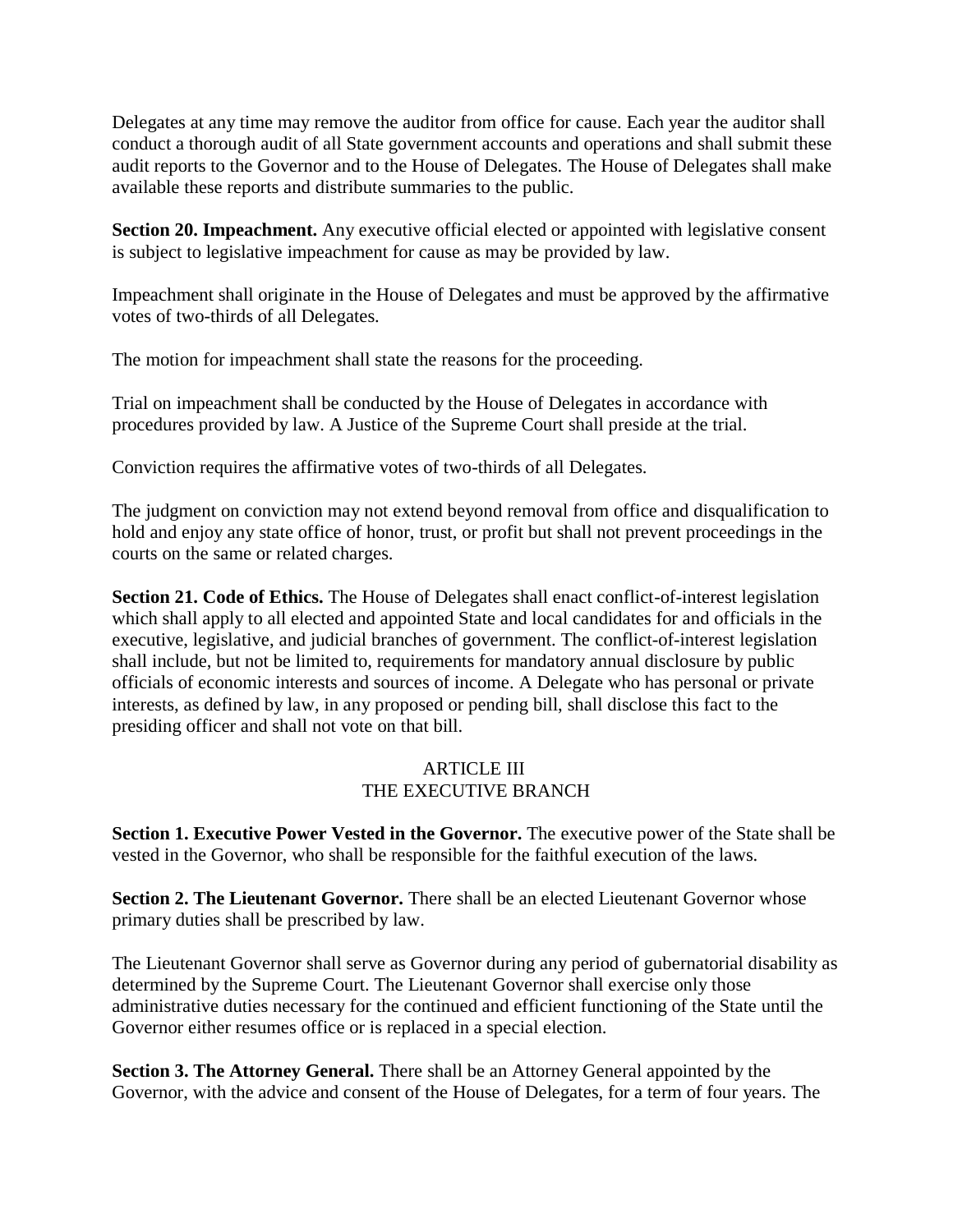Attorney General shall be the chief legal officer of the State and shall have responsibility for advising the Governor on legal questions, prosecuting offenders, and representing the State in all legal matters.

**Section 4. Election of Governor and Lieutenant Governor.** (A) *Election* The Governor and the Lieutenant Governor shall be elected by direct popular vote at the regular elections in Presidential election years. Their term shall be four years, beginning on the second day of January following their election.

(B) *Voting* Candidates for Governor and Lieutenant Governor shall run in pairs for whom a single vote shall be cast. The pair of candidates having the highest number of votes shall be elected Governor and Lieutenant Governor. In case of a tie between two or more pairs of candidates, a runoff election shall be held.

(C) *Re-election* A person who has served two consecutive terms of office as Governor or as Lieutenant Governor shall be ineligible for re-election to the same office for the term immediately following.

(D) *Qualifications* The Governor and the Lieutenant Governor must be at least 30 years old upon assumption of office, citizens of the United States, and residents of the State for at least five years. They shall hold no other public office or regular employment.

**Section 5. Powers of the Governor.** (A) *Administration* The Governor shall control the administration of the Executive Branch. With the advice and consent of the House of Delegates, the Governor shall appoint the heads of all principal departments, and administrative offices and agencies whose appointment or election is not otherwise provided. The Governor may at any time require information, in writing or otherwise, from the officers of any administrative department, office, or agency concerning any subject relating to their offices. The Governor may remove any gubernatorially appointed official of the Executive Branch.

(B) *Commander-in-Chief* The Governor shall be Commander-in-Chief of the armed forces of the State, and may call out such forces to execute the laws.

(C) *Executive Clemency* The Governor shall have power to grant reprieves, commutations, and pardons, after conviction, for all offenses, subject to such procedures as may be prescribed by law. A parole system shall be provided by law.

(D) *Legislative Power* On extraordinary occasions, the Governor may convene the House of Delegates by a proclamation which shall state the purposes for which the session is convened. When so convened, the House of Delegates shall not legislate on any subject not specified in the proclamation, except to provide for the expenses of the session and other incidental matters. The Governor may convene the House of Delegates at some other place if the security of the seat of government is threatened.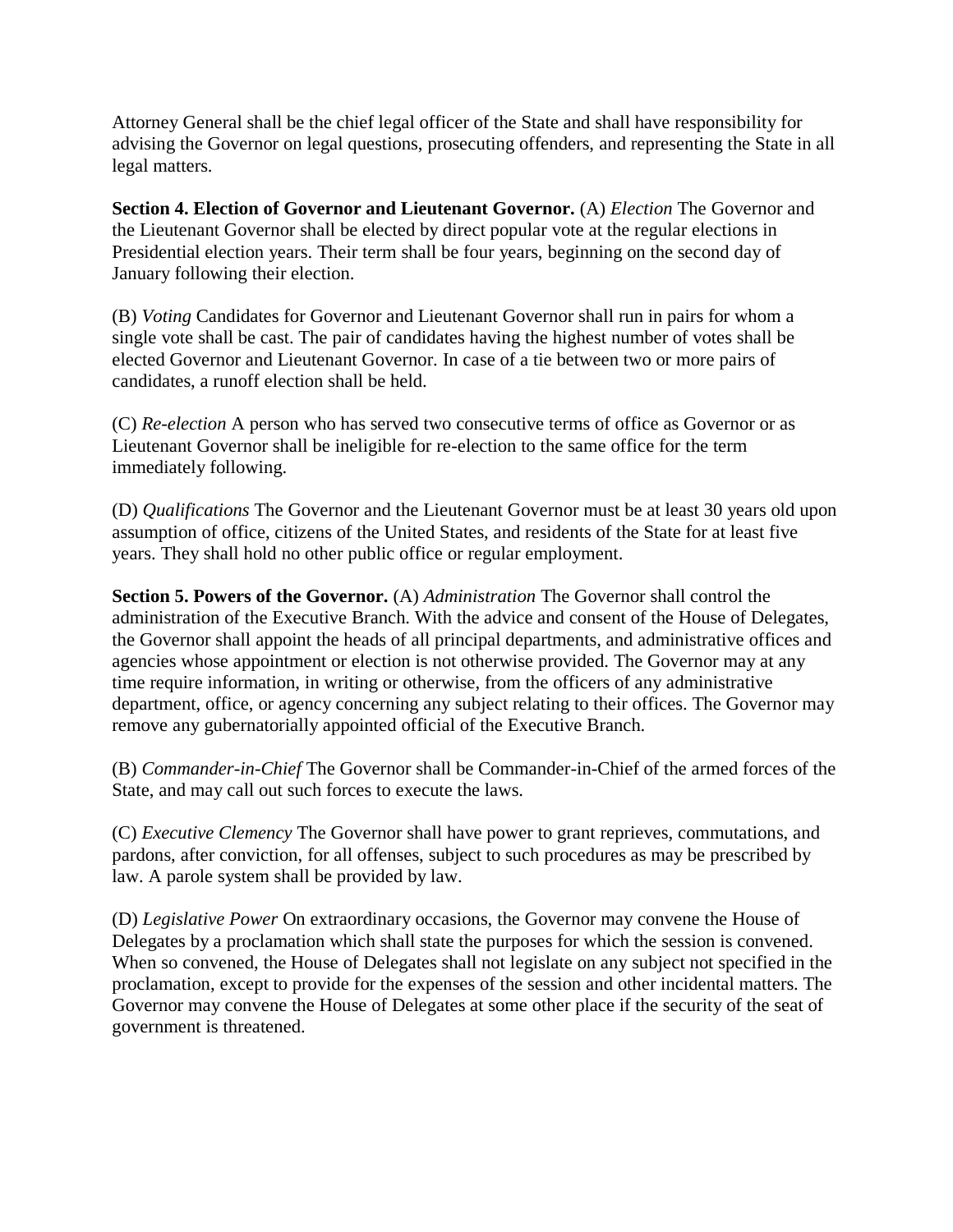The Governor shall present a message to the House of Delegates at the beginning of each session. At other times the Governor may inform the House of Delegates of the affairs of the State and may submit legislative recommendations.

(E) *Judicial Powers* The Governor shall appoint Justices and Judges as provided for in this Constitution.

Section 6. Budget. At a time fixed by law, the Governor shall submit to the House of Delegates a budget for the next fiscal period.

**Section 7. Principal Departments.** (A) *Limitation* All offices and agencies of the Executive Branch shall be allocated by law among not more than 20 principal departments which shall be grouped as far as practicable according to major purposes. For this limitation the offices of Governor, Lieutenant Governor, Attorney General, and the governing bodies of institutions of higher education provided for in this Constitution shall not be counted.

(B) *Reorganization* The Governor may make changes in the organization of the Executive Branch or in the assignment of functions among its units in order to improve the administration of government. If such changes require amendments to existing law, they shall be set forth in Executive Orders, which shall be submitted to the House of Delegates at least 60 days before the end of the regular session, shall have the force of law, and shall become effective 60 days after submission, unless specifically modified or disapproved by a resolution concurred in by a majority of all the members of the House of Delegates.

**Section 8. Boards and Commissions.** (A) *Appointments* With the advice and consent of the House of Delegates, the Governor may appoint members of boards and commissions. The terms of office and procedures for removal of such members shall be as prescribed by this Constitution or by law.

(B) *Establishment* Boards and commissions may be established by law unless otherwise provided in this Constitution.

(C) *Membership* Not all members of any board or commission shall be members of the same political party.

**Section 9. Advice and Consent to Appointments.** An appointment subject to the advice and consent of the House of Delegates requires a majority vote of all members of the House of Delegates.

**Section 10. Vacancies.** (A) *State Officials* The Governor may make an interim appointment to fill a vacancy occasioned by the death, resignation, suspension, or removal of an appointed or elected officer, other than a legislative or judicial officer, until the officer is reinstated or the vacancy is filled in the manner prescribed by law or this Constitution. A person whose appointment to an office has been disapproved by the House of Delegates, shall not be eligible for an interim appointment to that office.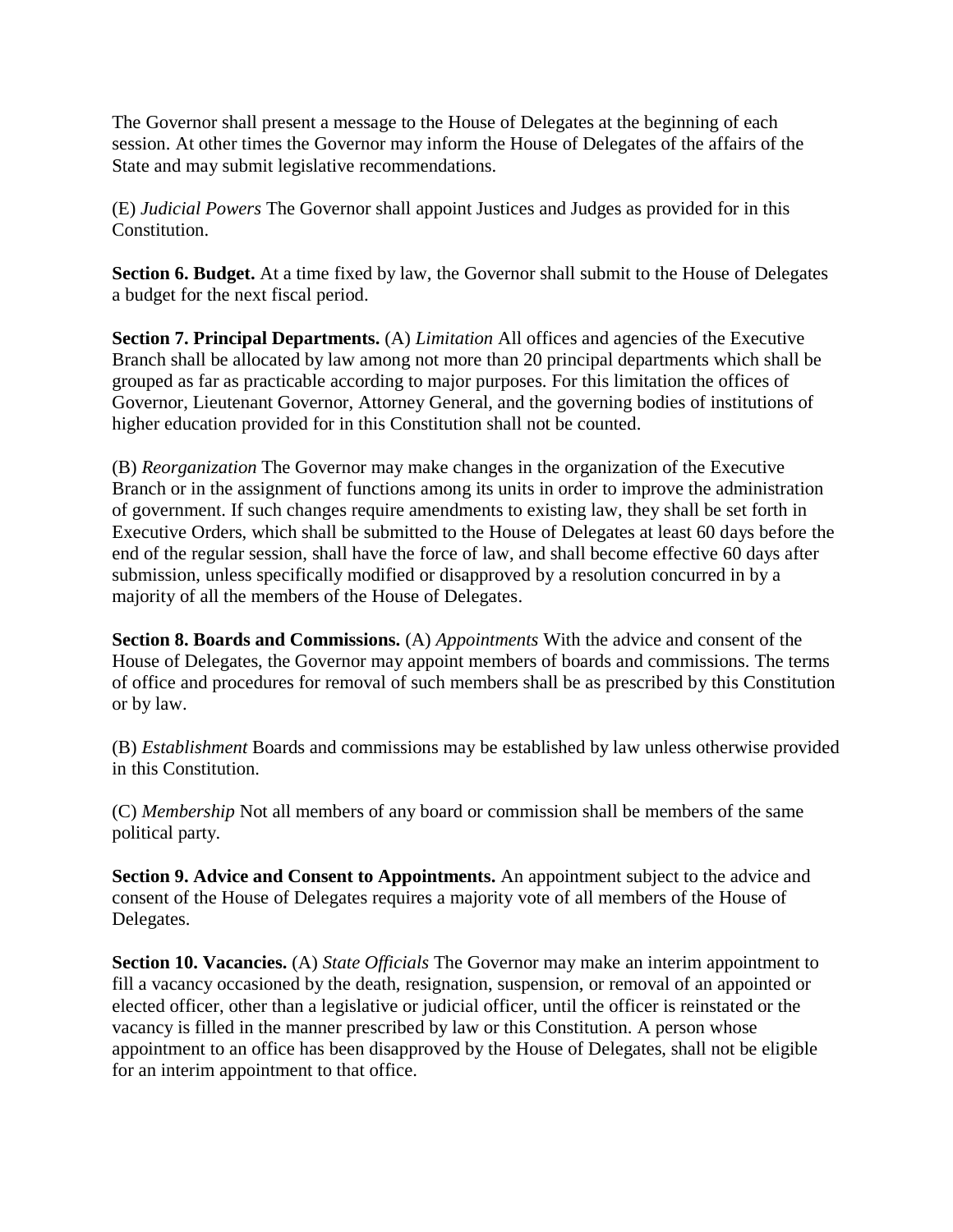(B) *United States Senators* In the event of a vacancy in the office of United States Senator of Senator-elect, the Governor may appoint a person who possesses the necessary qualifications to hold the office until the next regularly-scheduled general election at which the vacancy can practicably be filled or the expiration of the term, whichever is sooner.

(C) *Implementation* The House of Delegates shall implement this Section by appropriate legislation.

**Section 11. Compensation.** The Governor and the Lieutenant Governor shall each receive the compensation provided by law in full payment for all services performed and expenses incurred during their terms of office. Such compensation shall not be diminished during the term of office.

**Section 12. Executive Residence.** A suitably furnished executive residence may be provided within the State for the use of the Governor. The Governor shall receive an allowance for its maintenance as provided by law.

**Section 13. Succession to the Governorship.** (A) *Governor* If the Governor dies, resigns, is removed from office, or is determined by the Supreme Court to be permanently disabled, the Lieutenant Governor and other persons in a sequence prescribed by law shall become Governor for the remainder of the term of the Governor.

(B) *Governor-elect* If the Governor-elect dies, or is determined by the Supreme Court to be permanently disabled, the Lieutenant Governor-elect, and other persons in a sequence prescribed by law shall become Governor at the commencement of the term of the Governor-elect.

**Section 14. Great Seal.** There shall be a Great Seal of the State, which shall be kept and used officially by the Lieutenant Governor as prescribed by law.

### ARTICLE IV. THE JUDICIAL BRANCH

**Section 1. Judicial Power.** The judicial power of the State shall be vested in a unified judicial system, consisting of a Supreme Court, a Superior Court, and such inferior and appellate courts as may be established by law. All such courts shall be courts of record.

**Section 2. Supreme Court.** (A) *Jurisdiction* The Supreme Court shall have jurisdiction of appeals from final decisions of the Superior Court or, alternatively, of appeals from final decisions of an intermediate appellate court, if one has been established. The Supreme Court shall also have jurisdiction of other matters, including

(1) appeals from decisions of the Superior Court that are not yet final, as may be provided by law;

(2) appeals from appellate decisions of the Superior Court, as may be provided by law;

(3) appeals from determinations regarding disability of the Governor and of the Governor-elect;

(4) appeals from gubernatorial and other executive branch orders and decisions, as may be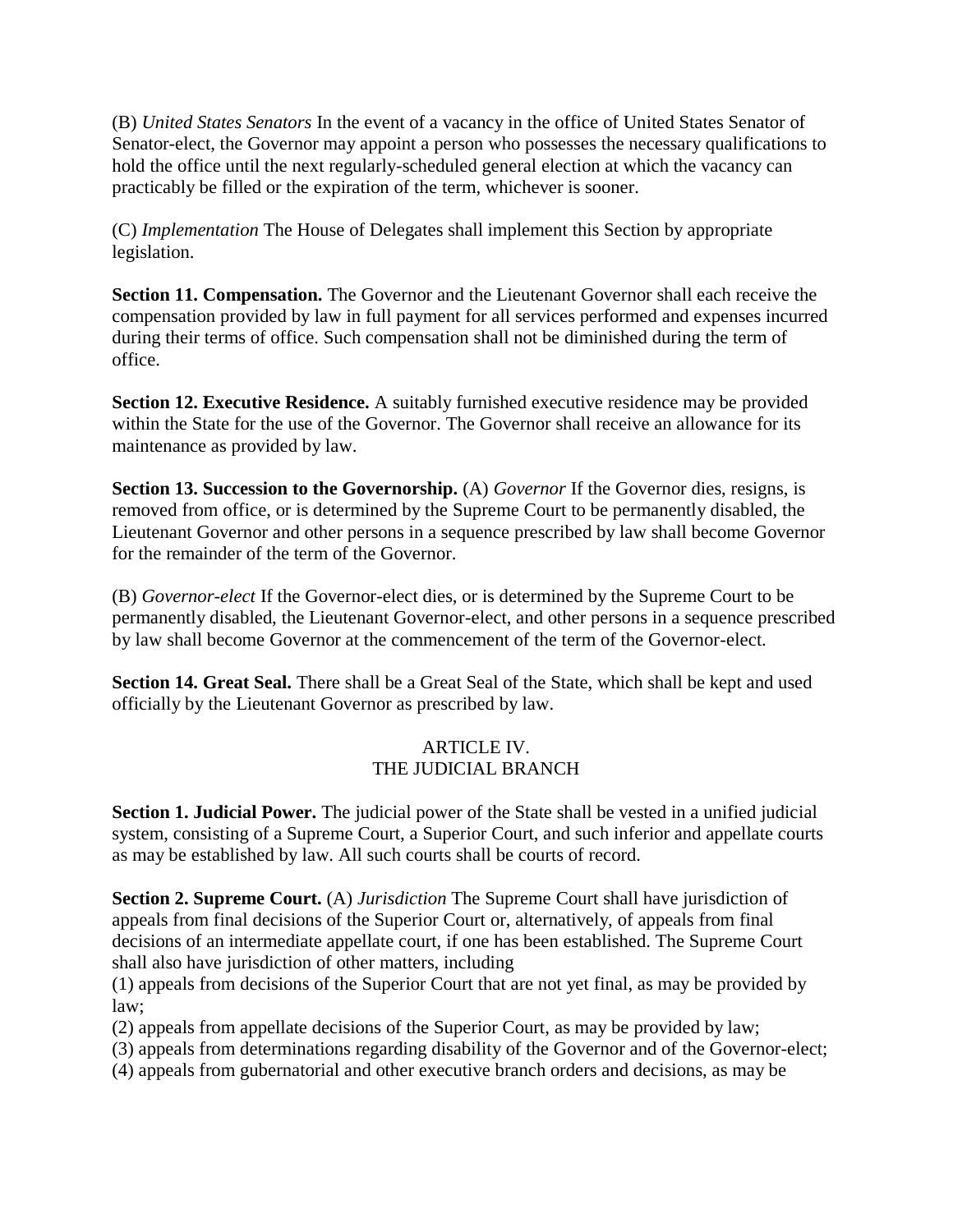provided by law; and (5) such other jurisdiction as may be provided by law.

(B) *Composition* The Supreme Court shall consist of a Chief Justice and eight Associate Justices, who shall sit en banc and not by division or panel when determining the merits of appeals. The Chief Justice shall be designated by the Judicial Nomination Commission from among the Justices in regular active service. The Chief Justice shall serve as Chief Justice for a term of four years or until a successor is designated. The Chief Justice shall be eligible for redesignation as Chief Justice.

**Section 3. Superior Court.** (A) *Jurisdiction* The Superior Court shall have jurisdiction of civil actions or other matters, at law or in equity, brought in the State; criminal proceedings under any statute of the State; and such other jurisdiction, including appellate jurisdiction of cases decided by inferior courts, as may be provided by law.

(B) *Composition* The Superior Court shall consist of a Chief Judge and 43 or more Associate Judges, as provided by law. The Chief Judge of the Superior Court shall be designated by the Judicial Nomination Commission from among the Judges in regular active service and shall serve as Chief Judge for a term of four years until a successor is designated. The Chief Judge shall be eligible for redesignation as Chief Judge.

**Section 4. Qualifications.** (A) *Qualifications* A person nominated as a Judge or Justice must be (1) a citizen of the United States;

(2) an active member of the Unified State Bar who has been engaged in the practice of law in the State for five years preceding nomination but who has not served within the two preceding years as a member of the Judicial Nomination Commission or the Commission on Judicial Disabilities and Tenure; and

(3) an actual resident of the State for at least five years immediately prior to nomination.

(B) *Disqualifications* No Judge or Justice shall hold any other State or Federal paid office, position of profit, or employment. Upon becoming a candidate for any elective office, or upon ceasing to reside in the State, a Judge or Justice shall forfeit judicial office.

**Section 5. Vacancies in the Office of Judge or Justice.** The Governor shall fill any vacancy in any office of Judge or Justice by appointing one of two or more persons nominated by the Judicial Nomination Commission.

**Section 6. Salary of Judges and Justices.** The salary and benefits of a Judge or Justice may not be reduced during the term in office of the Judge or Justice.

**Section 7. Judicial Nomination Commission.** The Judicial Nomination Commission shall consist of nine members, each of whom shall serve for six years and until a successor has been appointed. Each member shall be a citizen of the United States, shall have been an actual resident of the State for at least five years prior to appointment, and shall maintain residency in the State.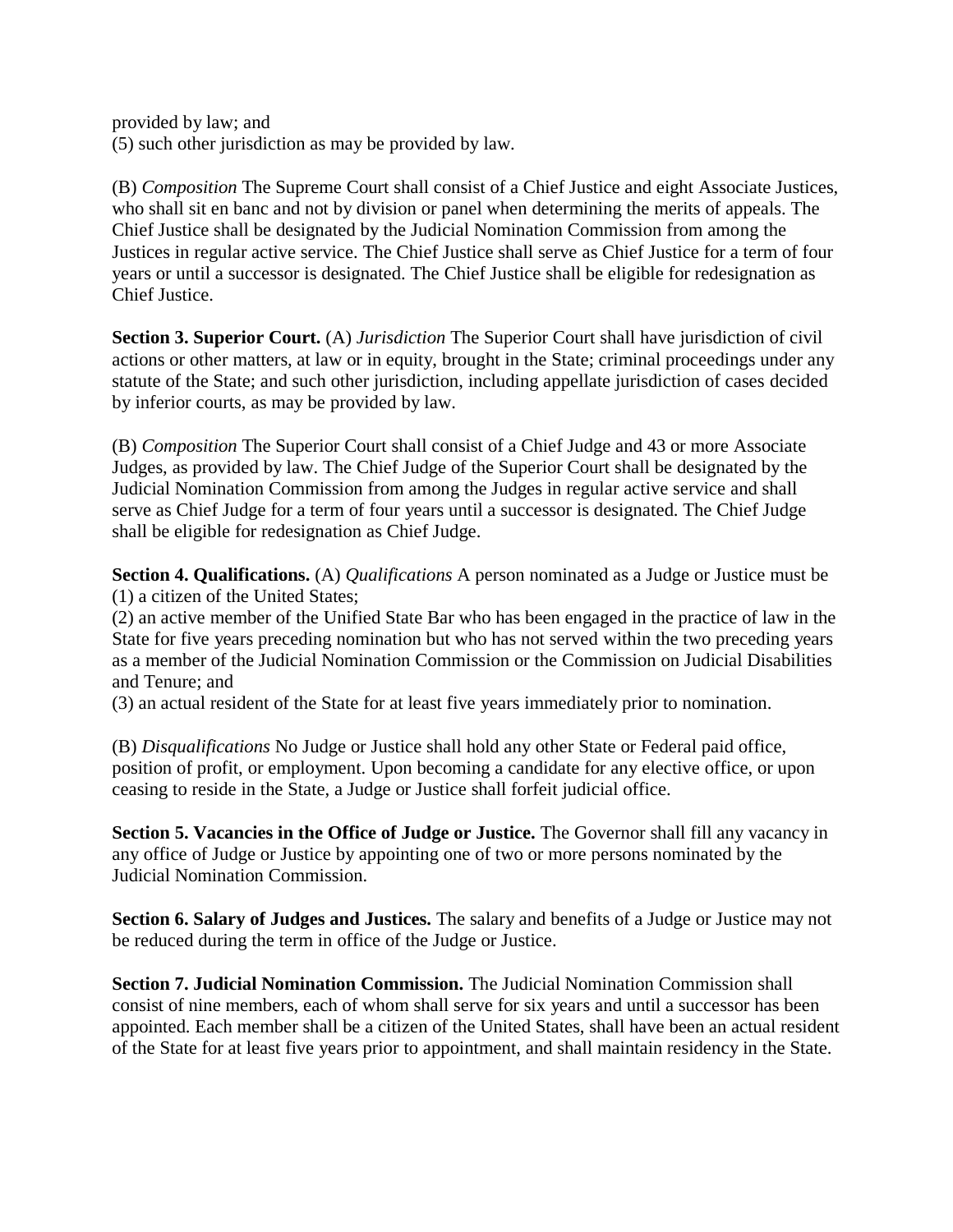**Section 8. Judicial Nomination Commission Membership.** Members of the Commission shall be selected as follows:

(a) Six members shall be appointed by the Governor, with the advice and consent of the House of Delegates. Two of them shall have been engaged in the practice of law in the State for at least five successive years preceding appointment. The other four shall not be lawyers.

(b) Two members shall be appointed by the Board of Governors of the Unified State Bar and shall have been engaged in the practice of law in the State for at least five years preceding appointment.

(c) One member shall be appointed by the House of Delegates and shall be a lawyer or a retired Judge or Justice of the State.

Members shall receive compensation as provided by law. The Commission shall choose annually from among its members its chairperson and such other officers as are deemed necessary.

**Section 9. Tenure of Judges and Justices.** Judges of the Superior Court and Justices of the Supreme Court shall be appointed for life, subject to removal by the voters and to removal, suspension, or involuntary retirement by the Commission on Judicial Disabilities and Tenure, as provided for in this Article.

**Section 10. Retention Elections.** In a manner provided by law, each Judge or Justice shall be subject to retention or removal by the voters, on a nonpartisan ballot, at the first general election held more than three years after initial appointment. An additional retention election shall be held every ten years for a Supreme Court Justice, and every six years for a Superior Court Judge.

Not less than eight months prior to a retention election, a Judge or Justice may file with the Commission on Judicial Disabilities and Tenure a request for official evaluation. If a request is filed, this Commission shall prepare, not less than 90 days prior to the date of the election, a written evaluation of the performance and fitness for continued service of the Judge or Justice, including a rating on a scale established by law. In evaluating the Judge or Justice, the Commission shall collect relevant information from a representative sample of judges, lawyers, scholars, litigants, and jurors familiar with the work of the Judge or Justice. The Commission shall make its report and rating available to the Judge or Justice, the press, and the public. If no request for evaluation is filed, the Commission shall report that fact.

**Section 11. Commission on Judicial Disabilities and Tenure.** (A) *Qualifications* The Commission on Judicial Disabilities and Tenure shall consist of five members, each serving for a term of six years. A member must

(a) be a United States citizen who is not an officer or employee of the State government or of the legislative or executive branches of the federal government; and

(b) have been an actual resident of the State for at least five years immediately prior to appointment.

(B) *Selection* Two members shall be lawyers appointed by the Board of Governors of the Unified State Bar. Two members, one of whom shall not be a lawyer, shall be appointed by the Governor with the advice and consent of the House of Delegates. One member shall be appointed by the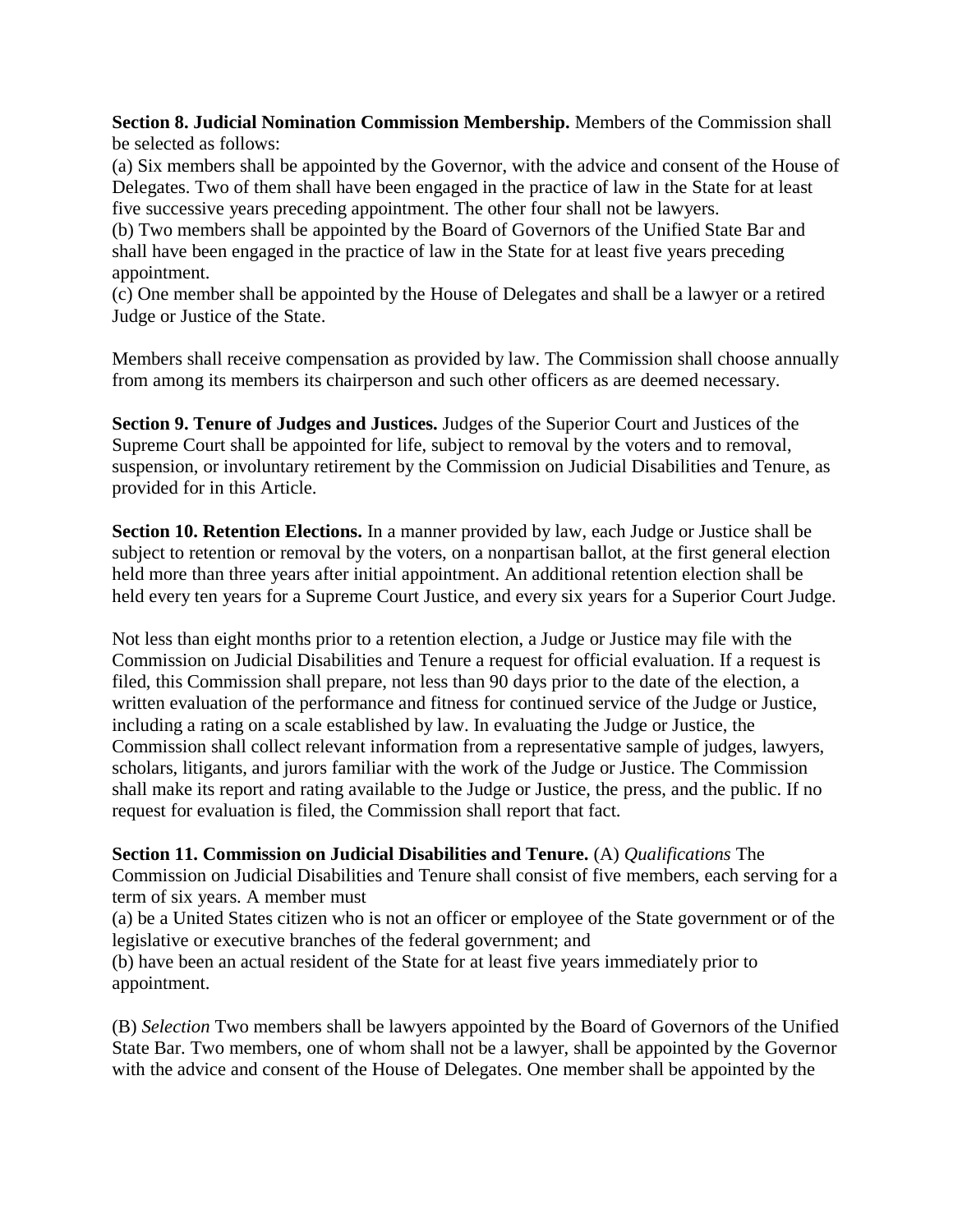House of Delegates, and shall not be a lawyer. Members who are lawyers shall have the qualifications prescribed for persons appointed as Judges of the Superior Court.

(C) *Procedure* The Commission shall choose annually, from among its members, a chairperson and such other officers as it may deem necessary. It may adopt any necessary rules of procedure. It may conduct studies regarding administration of the Judiciary. It may require the Governor to furnish such records, information, services, and other assistance and facilities as may be necessary to enable it to perform its functions properly, but information so furnished shall be treated by it as privileged and confidential. The Commission shall act only at meetings called by the chairperson or by a majority of the members after notice to all members.

**Section 12. Removal, Suspension, and Involuntary Retirement of Judges and Justices.** A Judge or Justice of a court shall be removed from office upon the filing in the Supreme Court by the Commission on Judicial Disabilities and Tenure of an order of removal certifying the entry, in any court within the United States, of a final judgment of conviction of a crime which is punishable as a felony under federal law or which would be a felony in the State. A Judge or Justice shall also be removed from office upon affirmance of an appeal from an order of removal filed in the Supreme Court by the Commission on Judicial Disabilities and Tenure (or upon expiration of the time within which such an appeal may be taken) after a determination by that Commission of willful misconduct in office, willful and persistent failure to perform judicial duties, or any other conduct which is prejudicial to the administration of justice.

A Judge or Justice shall be involuntarily retired from office when the Commission on Judicial Disabilities and Tenure determines that the Judge or Justice suffers from a mental or physical disability, including habitual intemperance, which is or is likely to become permanent and which prevents, or seriously interferes with, the proper performance of judicial duties, and that Commission files in the Supreme Court an order of involuntary retirement and the order is affirmed on appeal or the time within which an appeal may be taken has expired.

A Judge or Justice shall be suspended without salary upon proof of conviction, which has not become final, of a crime which is punishable as a felony under federal law or which would be a felony in the State, or upon the filing of an order of removal which has not become final. A Judge or Justice shall also be suspended without salary upon the filing by the Commission on Judicial Disabilities and Tenure of an order of suspension in the Supreme Court. Suspension for either of these reasons shall continue until termination of all appeals. If the conviction is reversed or the order of removal is set aside, the Judge or Justice shall be reinstated and shall recover the salary and all rights and privileges of office.

A Judge or Justice shall be suspended from judicial duties with any retirement salary to which the Judge or Justice is entitled, upon the filing by the Commission on Judicial Disabilities and Tenure of an order of involuntary retirement in the Supreme Court. Suspension shall continue until termination of all appeals. If the order of involuntary retirement is set aside, the Judge or Justice shall be reinstated and shall recover all judicial salary less any retirement salary received and shall be entitled to all the rights and privileges of office.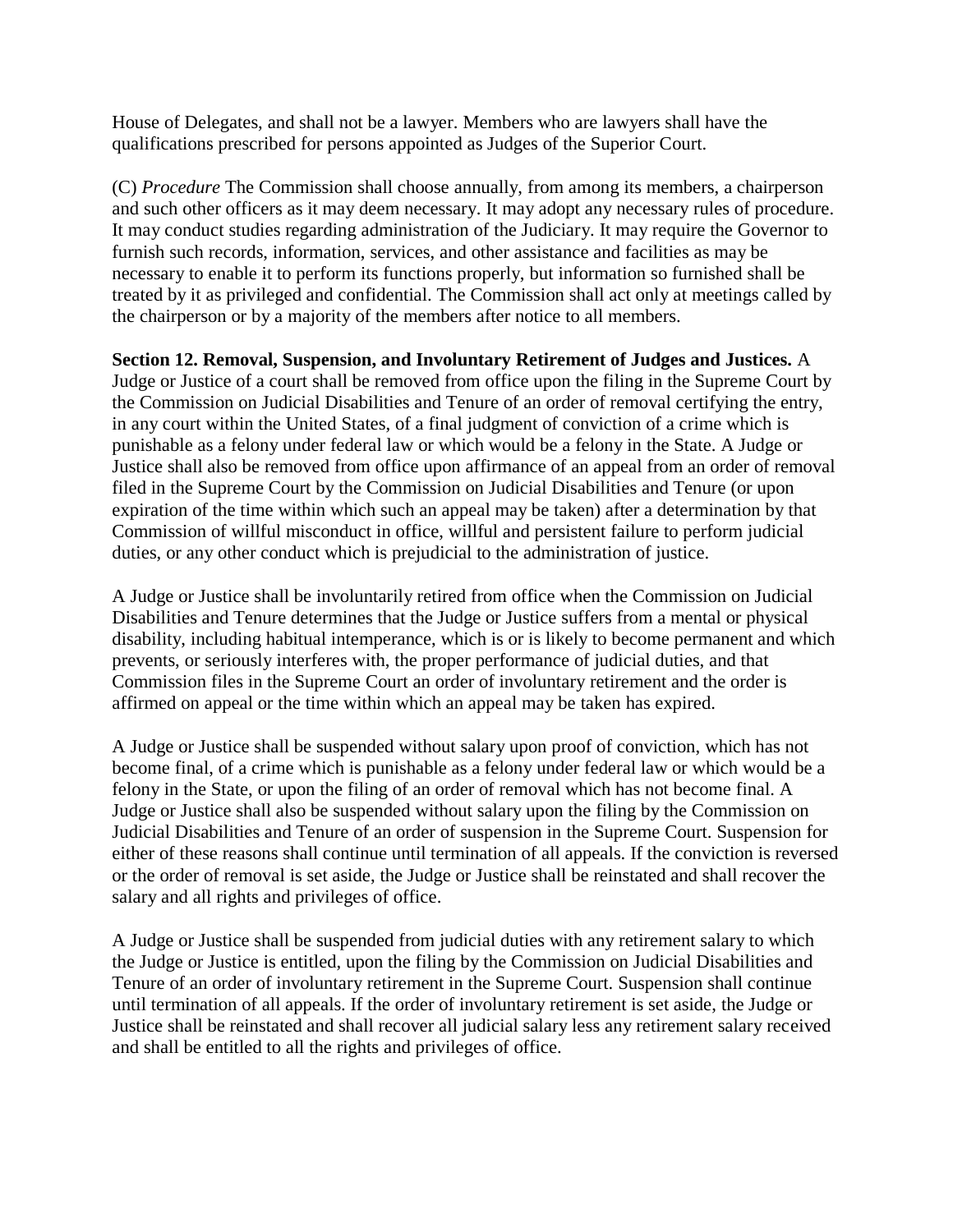A Judge or Justice shall be suspended from all or part of the Judge or Justice's judicial duties, with salary, if the Commission on Judicial Disabilities and Tenure, upon concurrence of four members, orders a hearing for the removal or retirement of the Judge or Justice pursuant to this Section and determines that the suspension is in the interest of the administration of justice, and files an order of suspension in the Supreme Court. The suspension shall terminate as specified in the order (which may be modified, as appropriate, by the Commission) but in no event later than the termination of all appeals.

**Section 13. Administration.** The Chief Justice of the Supreme Court shall be the administrative head of all courts of the State. The Chief Justice may assign Judges and Justices for temporary service in any court. With the approval of the Supreme Court, the Chief Justice shall appoint an administrative director to serve at the pleasure of the Supreme Court and to supervise the administrative operations of the judicial system of the State.

**Section 14. Financing.** Before each fiscal period, the Chief Justice of the Supreme Court shall submit to the Governor a budget for the judicial system, including detailed estimates of necessary appropriations and expenditures, full-term operating and capital improvements projections, and a qualitative and quantitative description of court activities. The Governor shall transmit the proposed budget to the House of Delegates without changing it, but may make recommendations with respect to it. The Governor shall not be required to propose revenues to fund the entire submission but must propose revenues to finance that portion of the proposed budget recommended for acceptance by the House of Delegates.

**Section 15. Rulemaking.** The Supreme Court shall make and promulgate rules governing the administration of all courts, including rules governing practice and procedure. These rules may be changed by law.

**Section 16. Vacancies in Judicial Commissions.** Persons appointed to fill vacancies arising for a reason other than expiration of a prior term on the Judicial Nomination Commission or the Commission on Judicial Disabilities and Tenure shall serve only for the remainder of the unexpired term. Any vacancy shall be filled in the manner in which the original appointment was made.

**Section 17. Definition.** The term "practice of law" as used in this Article means the active practice of law, service on the faculty of a law school, or employment as a lawyer by the state government or by the federal government.

#### ARTICLE V. SUFFRAGE

**Section 1. Voting Eligibility.** Every citizen of the United States is eligible to vote in any election and to circulate and sign nominating, initiative, referendum, recall, and other petitions authorized by law, provided that the person

(a) resides or is domiciled in the State or the National Capital Service Area as defined in this Constitution and does not claim voting residence or the right to vote in any other state, territory, or country;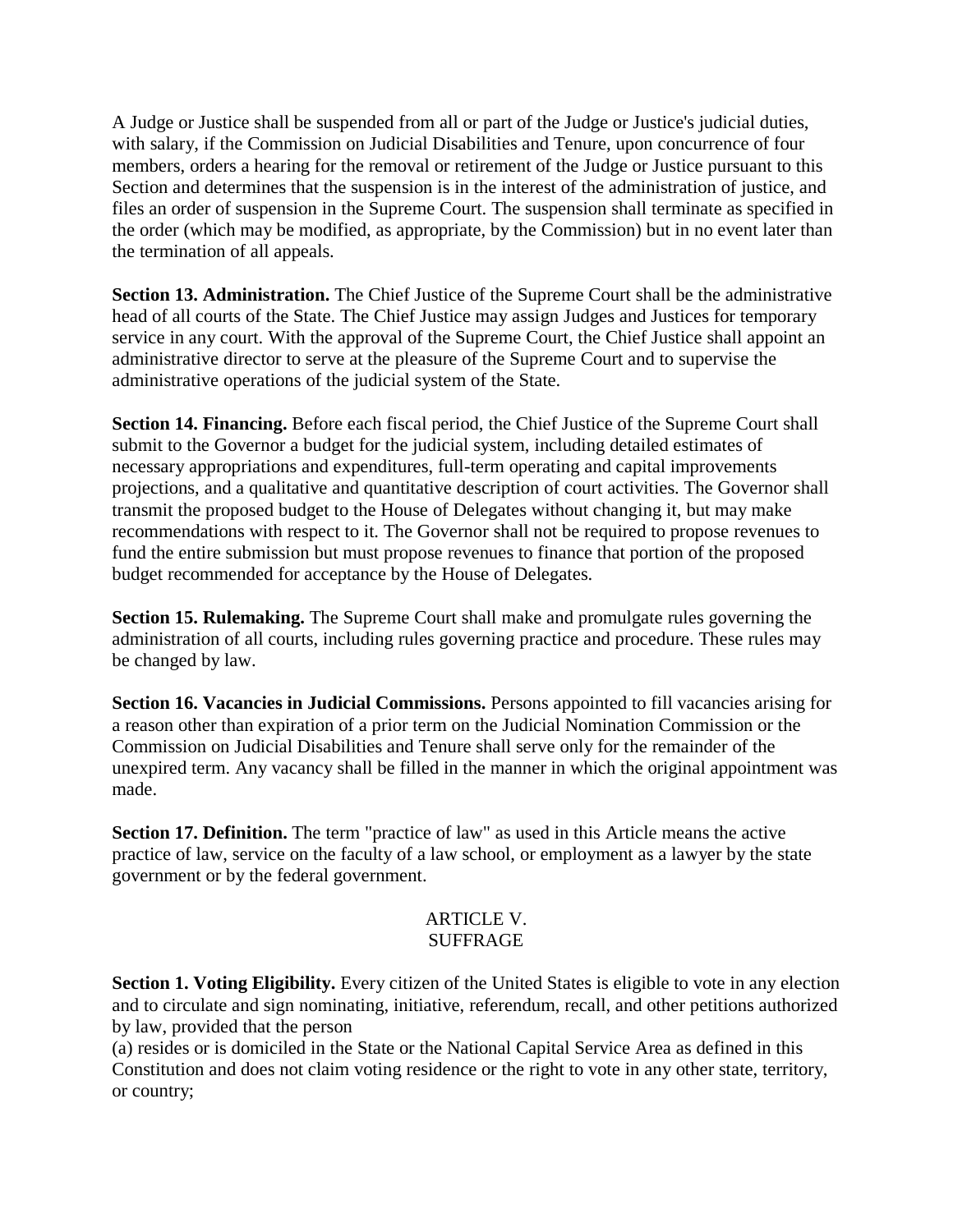(b) will be at least 18 years old on the date of the election;

(c) is not mentally incompetent as determined by a court of competent jurisdiction;

(d) is not incarcerated in a correctional institution as a result of conviction in the United States of a crime which would be a felony in the State; and

(e) has registered to vote at the time of the election or by the time the petitions are filed.

An eligible person may register at any time except that the House of Delegates may prescribe a period of delay of up to 30 days between the date on which a person registers and the date on which that person becomes eligible to vote.

**Section 2. Eligibility of Residents Temporarily Out-Of-State.** No person shall be deemed to have lost residence or domicile in the State solely because of temporary absence from the State while serving in the service of the United States, while serving as an officer or member of the crew of a merchant vessel, or while attending an educational institution outside the State.

**Section 3. Absentee Voting.** The House of Delegates shall provide for absentee voting.

## ARTICLE VI. EDUCATION

**Section 1. Provision For Education.** (A) *Preamble* Recognizing the distinct and unique heritage of its diversified population, the State is committed in its educational goals to the preservation of cultural integrity and to the promotion of equality of opportunity for every individual to develop fully.

(B) *Equal Educational Opportunity* The State shall guarantee equality of educational opportunity in public educational institutions to all residents regardless of race, sex, religion, color, national origin, citizenship, condition of disability, and other individual characteristics. The State may be sued for default of this guarantee. The House of Delegates shall provide penalties for any individual who violates this guarantee.

**Section 2. Primary and Secondary Education.** (A) *Primary and Secondary Schools* The State shall provide for the establishment, financing, and control of a uniform, high-quality, statewide system of free public primary and secondary schools, including specialized schools, for all residents. Education to standards established by the State Board of Education shall be compulsory for all residents between the ages of 6 and 18, except those who have already completed all secondary school requirements. All public schools shall be free of sectarian or religious instruction. Children of Diplomatic Corps members may attend public schools, as provided by the State Board of Education.

(B) *State Board of Education* The general control and supervision of the public school system shall be vested in a State Board of Education consisting of nine voting members. Eight members shall be elected from separate electoral districts varying by no more than three percent from the average population of all districts, and one shall be a student representative who shall be enrolled in a public senior high school and elected by the public senior high school student population. The duties, qualifications, compensation, term of office, and manner of election of the State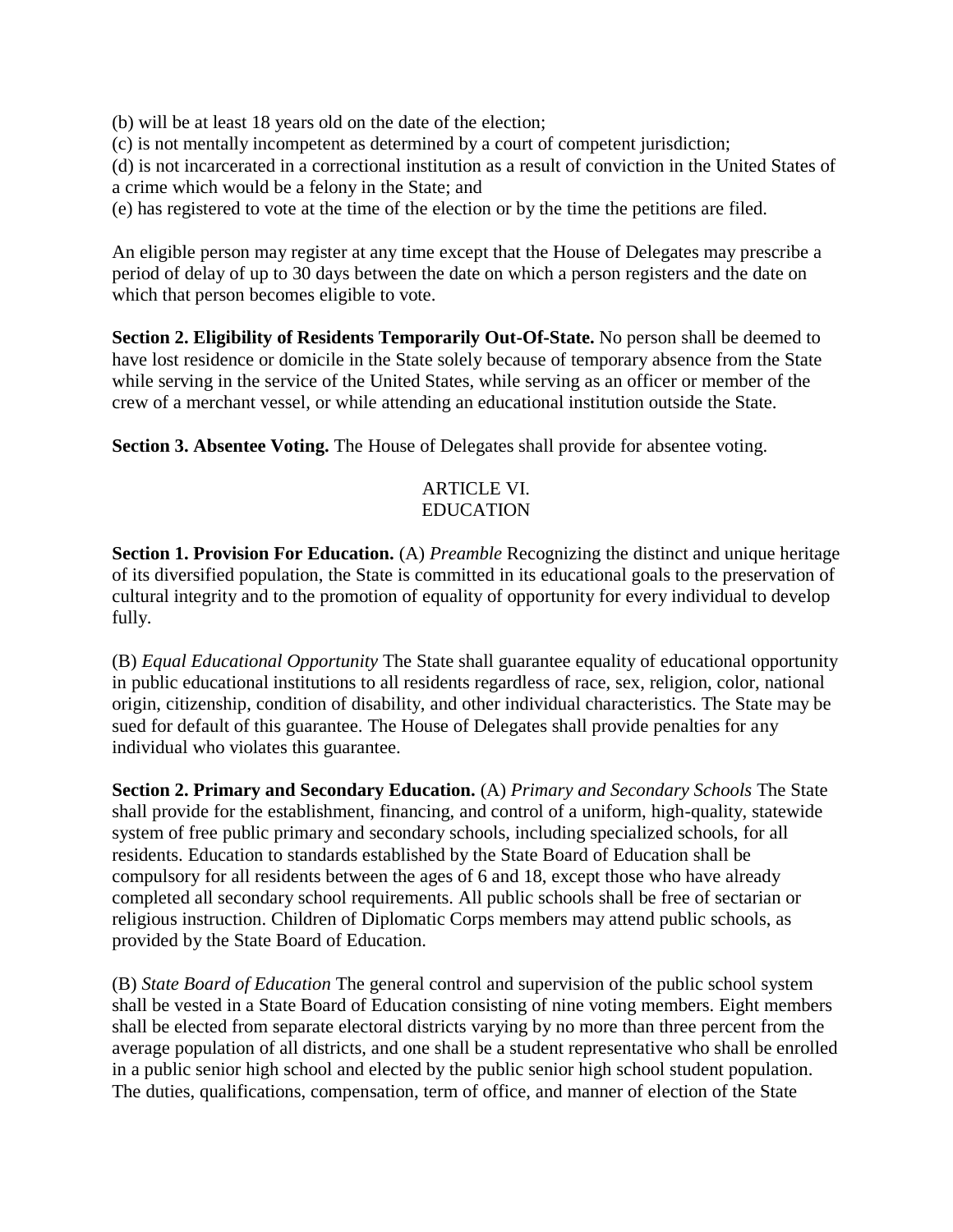Board of Education and the electoral district boundaries shall be as provided by law and by this Constitution.

(C) *State Superintendent of Public Instruction* The State Board of Education shall appoint the State Superintendent of Public Instruction and shall prescribe the length of term, compensation, powers, and duties of the Superintendent.

(D) *Budget* The State Board of Education shall prepare and submit to the Governor detailed estimates of expenditures and appropriations necessary for the maintenance and operation of all primary and secondary schools. For each fiscal period, the House of Delegates shall appropriate a total budget sum for the State Board of Education, but not in a line-item manner. This budget shall include full-term operating and capital improvements projections and qualitative and quantitative descriptions of school activities. The expenditure of this money shall be under the exclusive control of the State Board of Education.

(E) *Title to Property* Any property titled in the name of the District of Columbia or of the State and used by or acquired for the use of the Board of Education of the District of Columbia or of the State Board of Education shall henceforth be deemed to be titled in the name of the State Board of Education.

(F) *Control of Property* The State Board of Education shall control the leasing and renting of its buildings and lands. With the advice and consent of the House of Delegates the State Board of Education may sell and purchase buildings and lands.

(G) *Public Involvement in Schools* To the maximum extent possible, the State Board of Education shall promote parental, administrative, community, teacher, and student involvement in local schools.

(H) *Libraries* Public libraries and other such institutions may be used to enhance public school programs relating to the history and culture of the State.

(I) *Minimum Standards* All private elementary and secondary schools shall be required to meet the same minimum standards for instructors, instruction, and student achievement as may be imposed by the State Board of Education upon the public schools. The State Board of Education may establish equivalent alternatives to the above standards.

**Section 3. Higher Education.** (A) *System of Higher Education* The State shall provide for the establishment, financing, and control of a public system of higher education which shall constitute a public trust and shall consist of the State University and such other institutions of higher learning as may be established by law. This system shall be supervised by the Board of Higher Education which shall be a body corporate. The Board of Higher Education shall have general supervision of all state institutions of higher instruction, direction and control of all funds and appropriations, and other powers and duties as prescribed by law.

(B) *Board of Higher Education* The Board of Higher Education shall consist of (1) eight voting members, of whom one shall reside in each State Board of Education electoral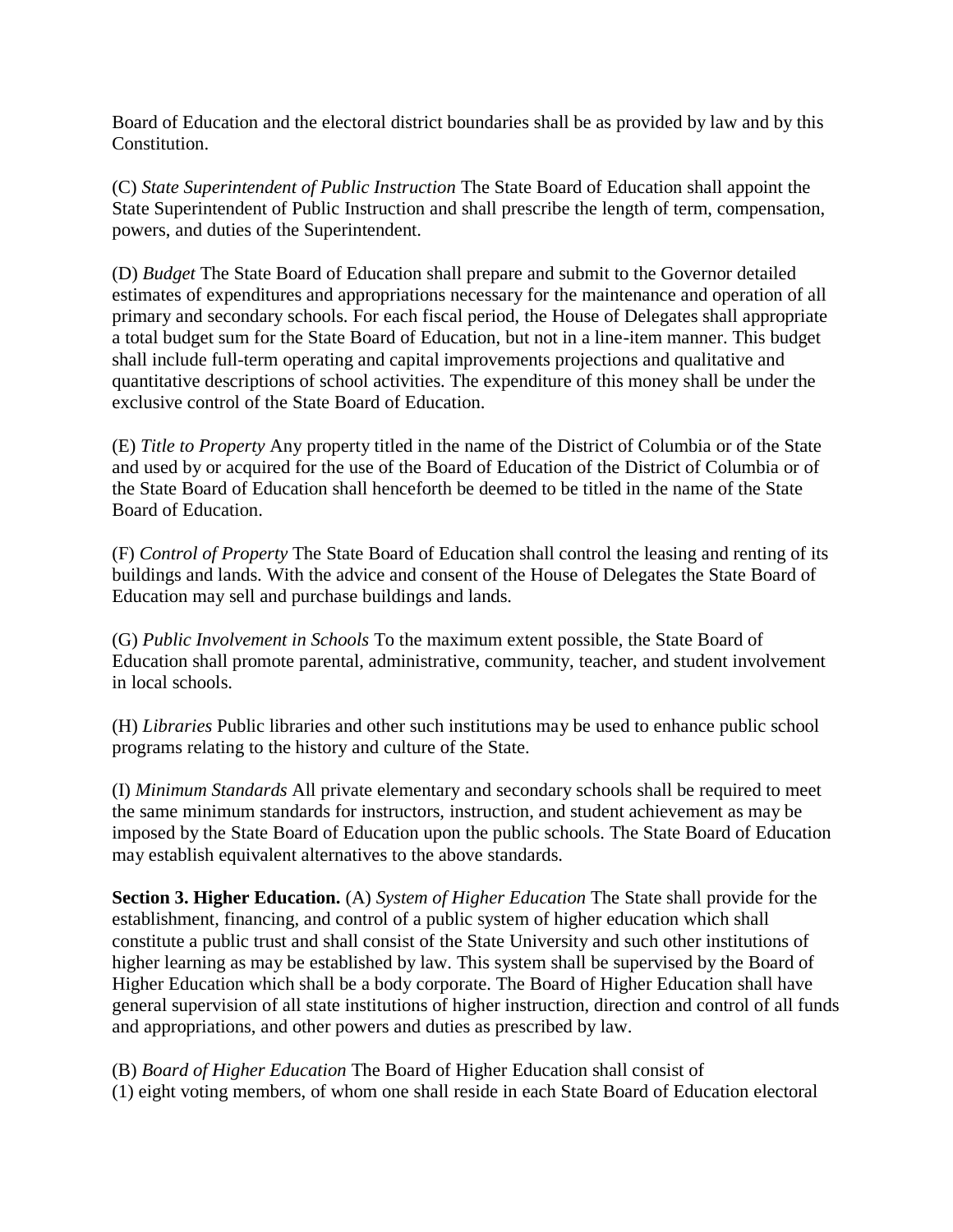district, who shall be appointed by the Governor, with the advice and consent of the House of Delegates, and who shall serve for staggered terms of six years;

(2) three voting members representing alumnae, alumni, and students, of whom one shall be selected by the body of alumnae and alumni, one shall be a graduate student selected by the entire graduate student body, and one shall be an undergraduate student selected by the entire undergraduate student body; and

(3) three ex-officio members without the right to vote: the Governor, the President of the House of Delegates, and the Superintendent of Public Instruction.

(C) *Compensation and Tenure* Members of the Board of Higher Education

(1) shall receive no salary, but may be reimbursed for expenses incurred in the discharge of their duties; and

(2) shall not be removed except for cause and by due process of law.

(D) *Budget* The State Board of Higher Education shall prepare and submit to the Governor detailed estimates of expenditures and appropriations necessary for the maintenance and operation of its entire system. The budget for the State Board of Higher Education shall include all State colleges and universities and the institutions subject to its control. For each fiscal period, the House of Delegates shall appropriate a total budget sum for the State Board of Higher Education but not in a line-item manner. This budget shall include full-term operating and capital improvements projections and qualitative and quantitative descriptions of school activities. The expenditure of this money shall be under the exclusive control of the State Board of Higher Education.

(E) *Title to Property* Any property titled in the District of Columbia or in the State and used by or acquired for the use of the Trustees of the University of the District of Columbia, or any of its predecessor institutions, or of the State Board of Higher Education shall henceforth be deemed to be titled in the name of the State Board of Higher Education, which shall control the leasing and renting of these properties.

However, no such buildings or lands shall be sold or purchased, except with the consent of the House of Delegates.

**Section 4. Restrictions on Financing of Non-Public Education.** (A) *Prohibition of Financial Support to Schools* The State shall provide no financial support, either directly or indirectly, unless earmarked for a program of public service, to any sectarian, denominational, or religious school, or to any pre-elementary, elementary, secondary, or post-secondary school which is not owned and exclusively controlled by the State.

(B) *Prohibition of Support for Students or Employees* Except as otherwise provided in this Section, the State shall provide no payment; credit; tax benefit, exemption, or deduction; tuition voucher; or subsidy, grant, or loan of public monies or property, in any way, either directly or indirectly,

(1) to support the attendance of any student at any pre-elementary, elementary, or secondary school or other institution at those levels, which is not owned and exclusively operated by the State; or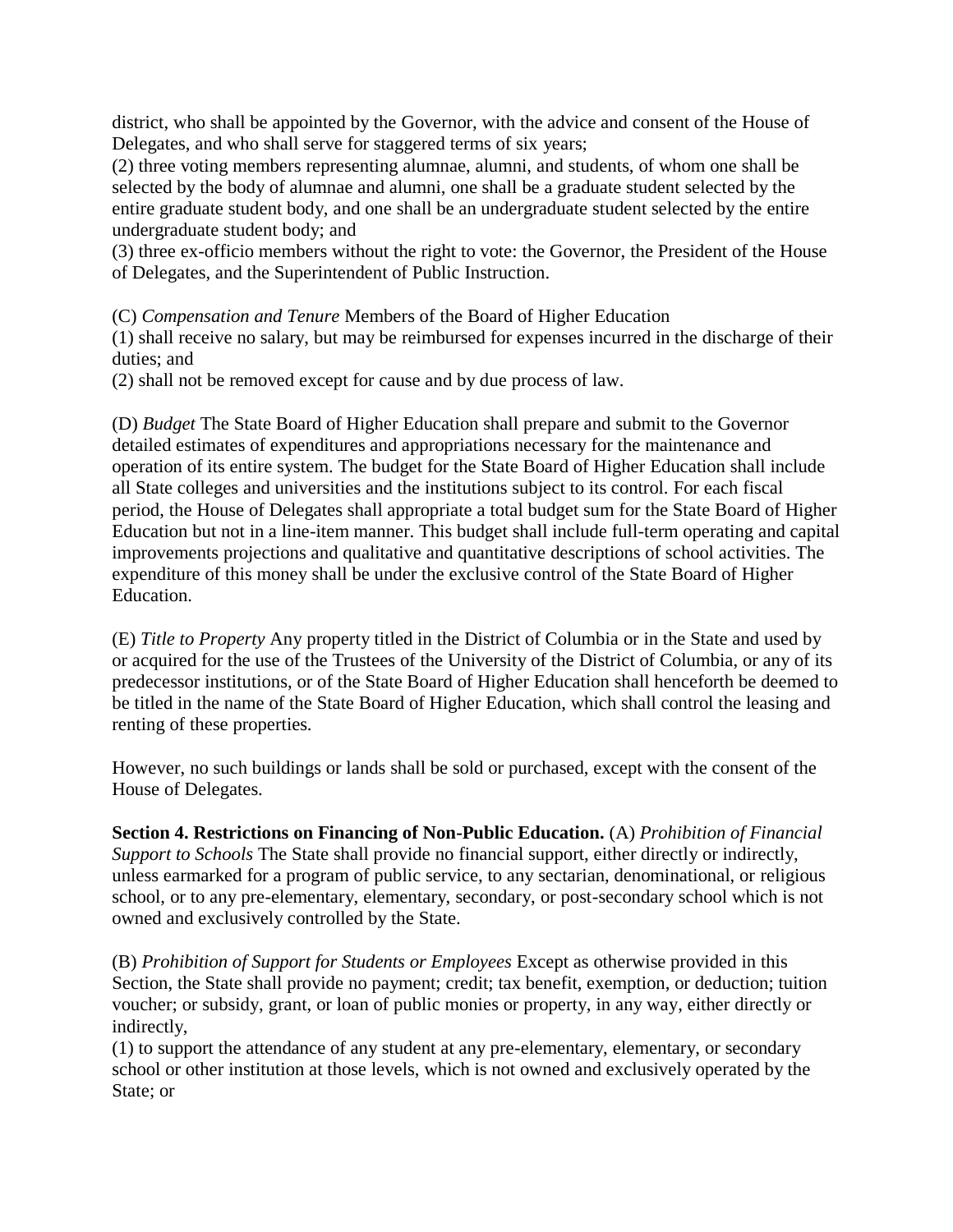(2) to pay the salary of any employee at any non-public school or institution where instruction is offered in whole or in part to non-public school students at any level.

(C) *Students with Disabilities* The State may pay the private school tuition of a student with a disability which renders the student unable to receive an education in the public schools.

(D) *Federal Funding* Nothing in this Section shall restrict the acceptance of funds from the government of the United States, nor the expenditure of those funds in accordance with the terms under which they are accepted.

### ARTICLE VII. FINANCE AND TAXATION

**Section 1. Fiscal Period.** The fiscal, accounting, and budget periods of the State shall be 24 months which shall commence and terminate as provided by law.

**Section 2. The Budget.** At a time established by law, the Governor shall submit to the House of Delegates a balanced operating budget estimate for the next fiscal period. It shall state all anticipated expenditures and income for the State and for all its departments, agencies, and subdivisions. At that time, the Governor shall also submit a general appropriation bill or bills authorizing all anticipated expenditures and a bill or bills to raise all necessary revenues.

From time to time, the Governor may prepare and submit to the House of Delegates such supplemental or deficiency budget recommendations as in the judgment of the Governor are necessary to serve the public interest.

The proposed budget shall include a budget message, which shall contain multi-year plans for all departments, agencies, and subdivisions of the State, and for capital improvements. The period of the multi-year plans and their specific contents shall be defined by law.

The budget of the Governor shall be available and summaries shall be distributed to the public.

The House of Delegates shall establish an independent agency to project revenue estimates for the next fiscal period. These projections shall be published and made available to the public.

**Section 3. Adoption of the Budget.** After receipt of the proposed budget from the Governor and within a time period established by law, the House of Delegates shall adopt and transmit to the Governor a balanced operating budget for the State.

**Section 4. Expenditures.** No money shall be withdrawn from the Treasury except in accordance with appropriations made by law, nor shall any obligations for the payment of money be incurred except as authorized by law. The appropriation for each department, agency, or subdivision of the State shall specify distinctly the sum appropriated and the general or specific purpose for which it is made.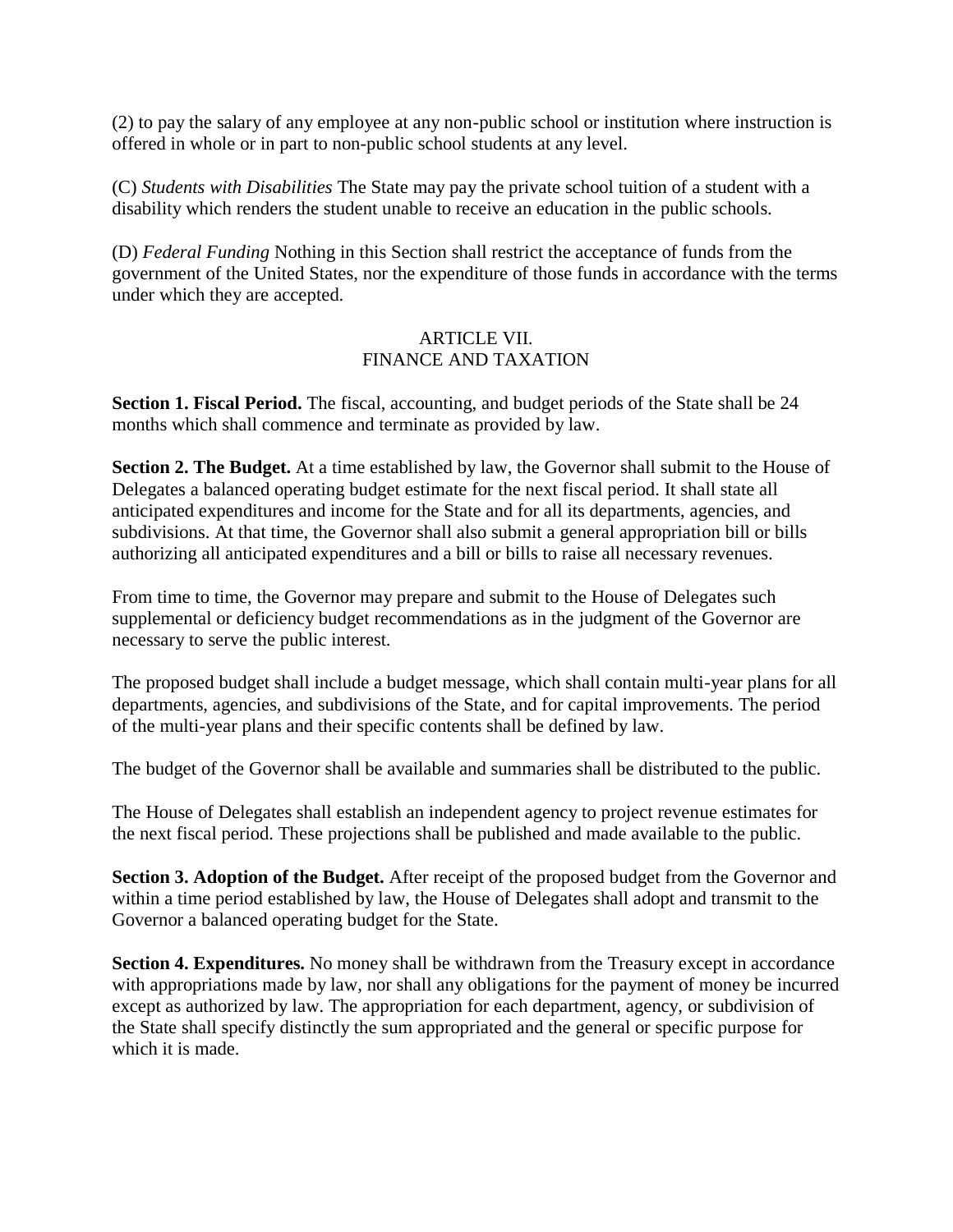**Section 5. Borrowing.** The State may incur indebtedness only by authorization of the House of Delegates and only by issuing general obligation bonds for capital projects, revenue notes in anticipation of revenues, and negotiable notes to meet appropriations.

The House of Delegates shall set an overall debt limit for indebtedness through general obligation bonds.

All indebtedness, except general obligation bonds for capital projects, must be retired within the same fiscal period or within the succeeding fiscal period.

**Section 6. Debt Service Limitations.** Long-term debt shall not be incurred to the extent that it requires debt service of more than 14 percent of the revenues during any biennial fiscal period.

**Section 7. Taxation.** (A) *Taxing* Power The State House of Delegates shall have the power to tax. This power shall never be surrendered, suspended, or contracted away, except as provided in this Constitution.

(B) *Tax Exemptions -- Retail Sales* The State House of Delegates shall not have the power to tax purchases of retail groceries and prescription drugs and other medicines. These terms shall be defined by the House of Delegates.

(C) *Tax Exemptions -- Real Estate* Tax exemptions on real property not owned and controlled by the State or its political subdivisions and not used exclusively for a public purpose may not be granted by the House of Delegates except with respect to real property used exclusively for nonprofit, religious, educational, or charitable purposes or as required by the United States Constitution. Private leaseholds, contracts, or interests in land or property owned or held by the State, or its political subdivisions, shall be taxable to the extent of the interests.

(D) *Tax Bills* No tax shall be levied, except as provided by law, and every law imposing a tax shall be addressed in a separate bill. No matter not immediately relating to and necessary for raising revenue shall be blended with or annexed to a bill for imposing taxes.

**Section 8. Earmarking.** Except as required by participation in federal programs or interstate compacts or as needed to secure authorized debt, the State shall not authorize the earmarking of funds for longer than two fiscal periods.

**Section 9. Limitations on Appropriations.** No appropriation shall ever be made from any public fund in aid of any religious creed, church, or sectarian purpose, or to help, support, or sustain any private school, academy, seminary, college, university, or other institution of learning controlled by any religious creed, church, or sectarian denomination, unless earmarked for a program of public service. No grant or donation of personal property or real estate shall ever be made by the State or any of its political subdivisions for any religious creed, church, or sectarian purpose.

## ARTICLE VIII. BANKING AND CORPORATIONS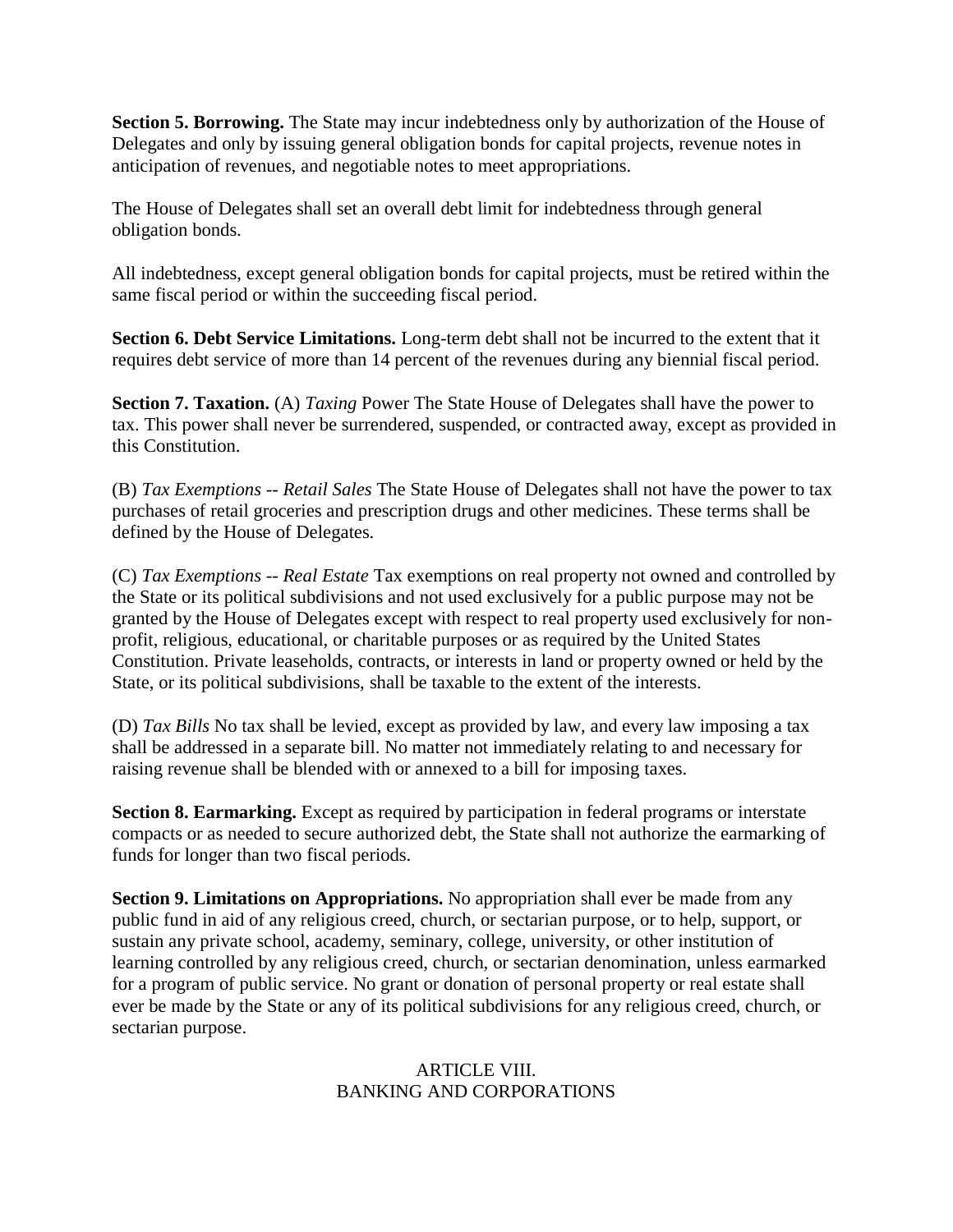**Section 1. State Banking Commission.** The House of Delegates shall establish a State Banking Commission to regulate State chartered financial institutions and to perform such other functions as may be provided by law.

**Section 2. State Depositors Insurance Fund.** The House of Delegates shall establish a State Depositors Insurance Fund System.

**Section 3. State Economic Development Bank.** The House of Delegates shall establish a State Economic Development Bank. Its primary responsibility shall be to provide loans to those individuals, corporations, partnerships, limited partnerships, cooperatives, or other businesses and establishments that are unable to obtain loans from any private bank, savings and loan association, or credit union within the State.

**Section 4. Corporations.** The House of Delegates shall provide by law for the organization, regulation, and qualification of all corporations, credit unions, unincorporated enterprises, mutual and cooperative companies and associations, and foreign corporations doing business in the State.

# ARTICLE IX. LAND AND THE ENVIRONMENT

**Section 1. Land.** (A) *Comprehensive Plan* (1) Plan Every ten years within a time period fixed by law, the Governor shall submit to the House of Delegates and the public a ten-year comprehensive land use plan. The objective of the plan shall be the use and development of land in a manner consistent with the public welfare. The neighborhoods of the State shall serve as the foci for the development of the plan. A summary of the plan shall be distributed to the public. (2) *Citizen Advisory Planning Commission* In order to ensure citizen participation in the development of the land use plan, the Governor shall establish a Citizen Advisory Planning Commission. The Governor shall determine the size of the Commission and appoint its members including at least one resident from each legislative district. The House of Delegates shall determine the terms of office of members of the Commission and establish their rate of compensation, if any.

(3) *Adoption* Within a time period fixed by law, after receiving the proposed comprehensive plan and conducting public hearings on it, the House of Delegates shall consider it, make any necessary changes, and upon adoption transmit the approved plan to the Governor. The plan shall guide the actions of all State agencies and commissions.

(B) *Eminent Domain* Private property shall not be taken or damaged for public purposes without just compensation. Private property shall not be taken in order to transfer it to another private use for profit unless the taking serves a compelling public purpose that clearly cannot be achieved by any alternative means.

(C) *Public Land Acquisition* The State may acquire interests in real property to control future growth, development, and land use.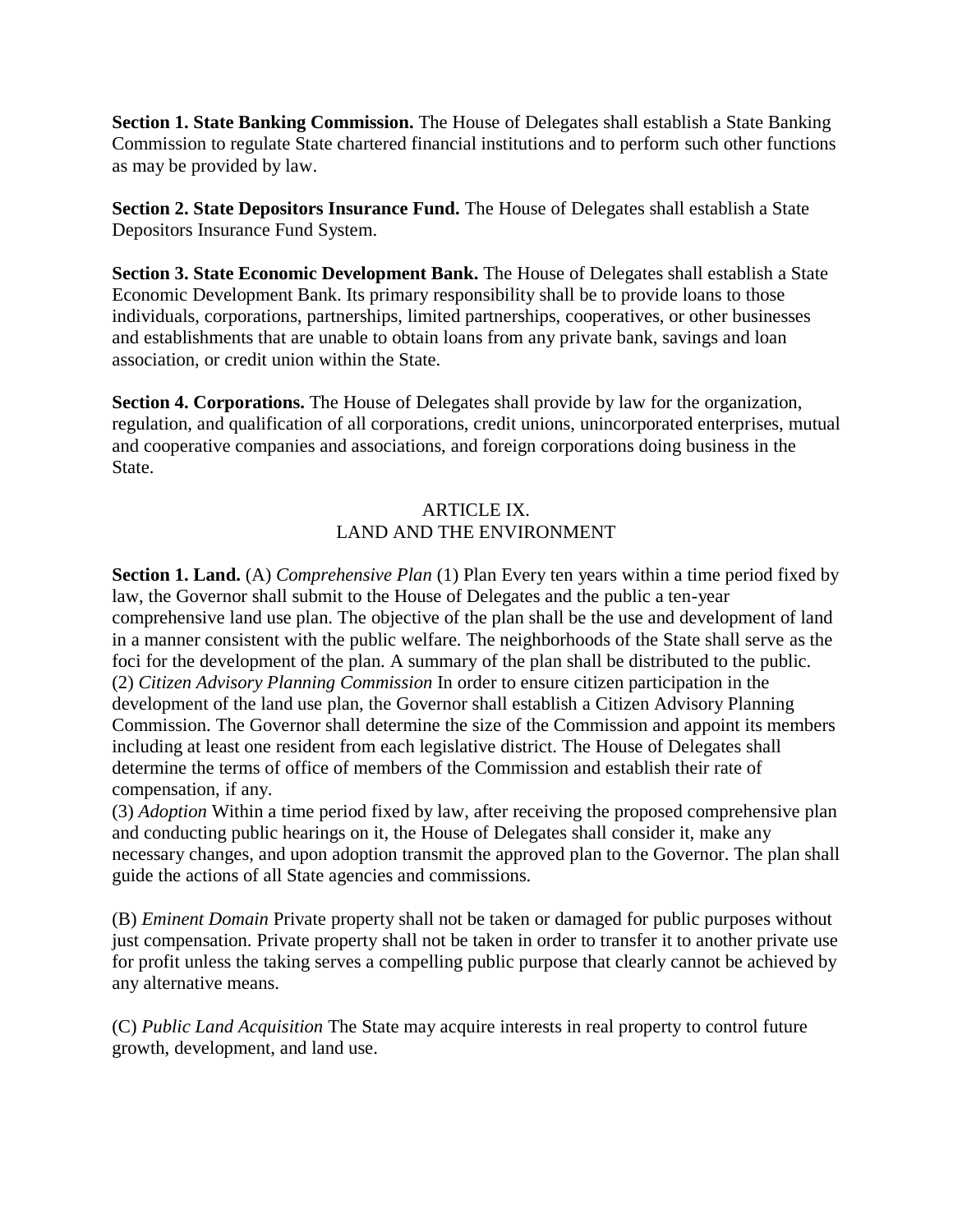(D) *Zoning* The House of Delegates shall establish a Zoning Commission to protect the public health and welfare, protect property, and secure the public safety.

**Section 2. Environment.** (A) *Public Policy* It is the responsibility of the State to protect, restore, and enhance the quality of the human environment for this and future generations.

(B) *Preservation* The State shall provide for the preservation and development of open green space and of sites, objects, and properties of historical or cultural value.

(C) *Rights of Individuals* Each person has the right to a clean and healthful environment and has a corresponding duty to refrain from environmental impairment. Each person may enforce these rights and duties against any party, public or private, through appropriate legal proceedings, subject to reasonable limitations and regulation as provided by law.

(D) *Legislative Responsibility* The House of Delegates shall establish an agency and enact other appropriate legislation to carry out the policies of this Section

## ARTICLE X. PUBLIC SERVICES

**Section 1. Transportation.** Public Transportation performs a function essential to the general welfare of the State. It is a policy of the State to provide convenient access to effective means of public transportation at reasonable rates for all of its geographical communities.

**Section 2. Utilities.** The general welfare of the State requires effective regulation of public utilities through consumer participation and the protection of consumers from excessive rates. To advance these goals,

(a) it is hereby declared that utility service shall be provided at the lowest reasonable rates sufficient to assure adequate, efficient, and reasonable services; and that unreasonably high rates based on excessive capital investment shall not be permitted;

(b) the House of Delegates shall establish one or more commissions to regulate public utilities and provide for the conservation of energy resources within the State, as provided for by law; and

(c) there shall be an Office of People's Counsel to represent consumers before the regulatory commission or commissions.

**Section 3. Publicly Owned Utilities.** Utilities are works of public necessity and importance the services of which the State may itself provide. The State may acquire, own, or operate public utilities and provide their services to consumers.

# ARTICLE XI. HEALTH, HOUSING, AND SOCIAL SERVICES

**Section 1. Health.** (A) *General Provisions* The State shall provide for the protection and promotion of public health. The State shall have the power to assist residents unable to maintain standards of living compatible with decency and good health care.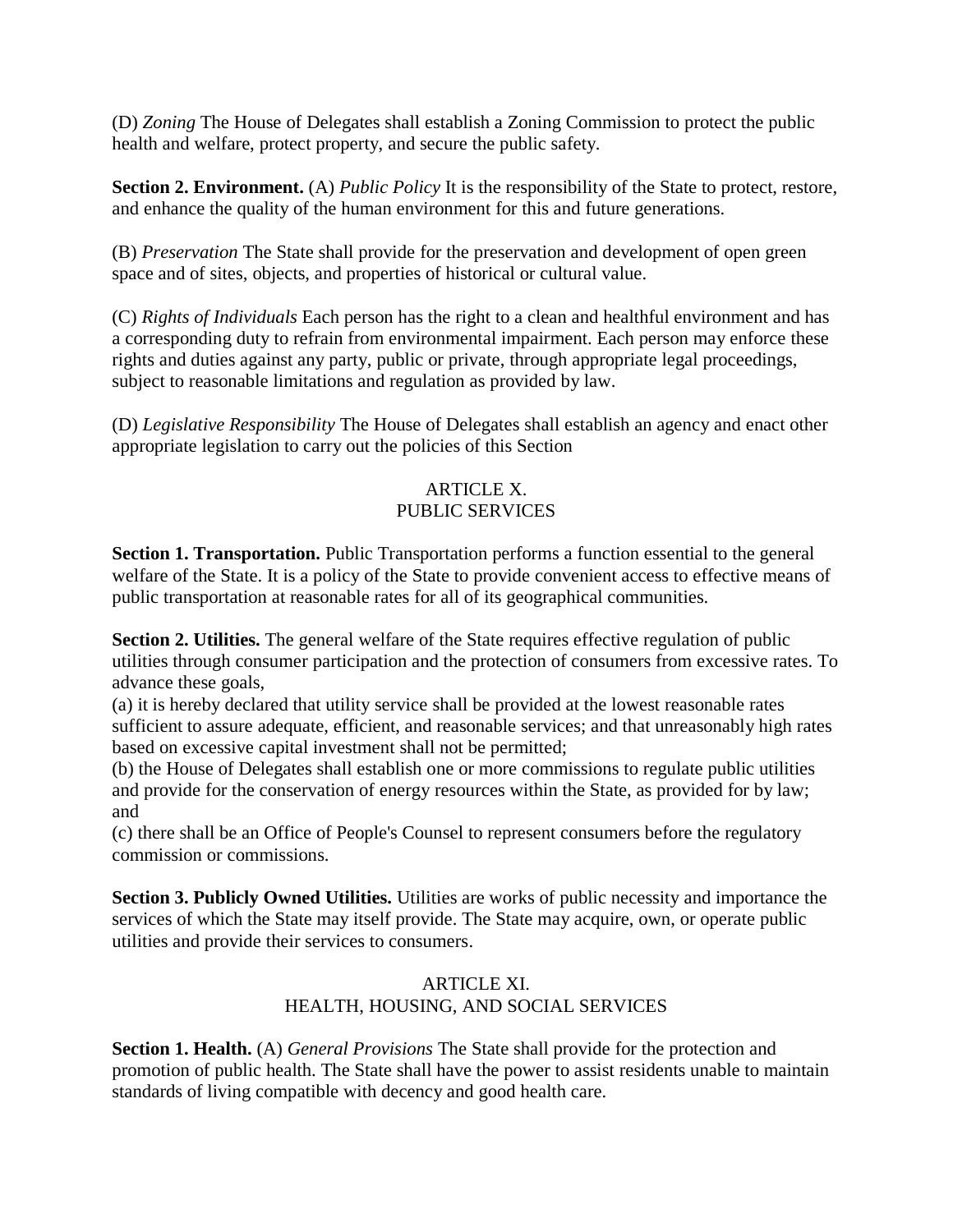(B) *Disabled Persons* As provided by law, the State shall provide treatment, care, and training, including education to their fullest potential, for persons suffering from mental illness, physical disability, or retardation.

The State shall have complete administrative control of state hospitals and other state institutions and centers established to assist these persons and shall administer other programs as provided by law.

As provided by law, the State shall regulate private institutions established to assist these persons.

There shall be a Chief Administrator of Mental Health who shall be responsible for regular, systematic visitation and inspection of all public and private institutions used for the care and treatment of mentally disabled persons.

(C) *Public Health Facilities* The State shall have the power to provide for the establishment and maintenance of a network of comprehensive health facilities which provide for the prevention, treatment and care of illnesses and health-related problems.

(D) *State Board of Health* There shall be a State Board of Health whose responsibilities shall include enforcing, overseeing, and maintaining decent health and nutritional care, and maintaining the vital statistics necessary to improve the health of the people.

The House of Delegates shall determine the size and composition of the Board.

**Section 2. Housing.** The State shall have the power to provide low and moderate income families with assistance in obtaining decent, sanitary, and safe housing and to develop or rehabilitate substandard areas. The exercise of this power is deemed for public use and purpose.

**Section 3. Social Services.** (A) *Unemployment and Workers Compensation* The State shall have the power to provide an adequate system of unemployment compensation and workers compensation benefits for employees, including provisions for compensating employees absent from work because of pregnancy, childbirth, or the need to care for newborn or young children.

(B) *Public Sector Jobs and Welfare* The State shall have the power to create jobs and to provide transfer payments for the purpose of meeting basic human needs.

(C) *Day Care Centers* The State shall provide and maintain public day care centers as provided by law and shall establish standards for publicly and privately operated day care centers.

(D) *Youth Offenders and Criminals* The State shall provide for the maintenance and support of institutions for the detention of youth offenders and persons charged with or convicted of crimes. Rehabilitation programs shall be developed and maintained for the transition of persons from these institutions to the community, as provided by law.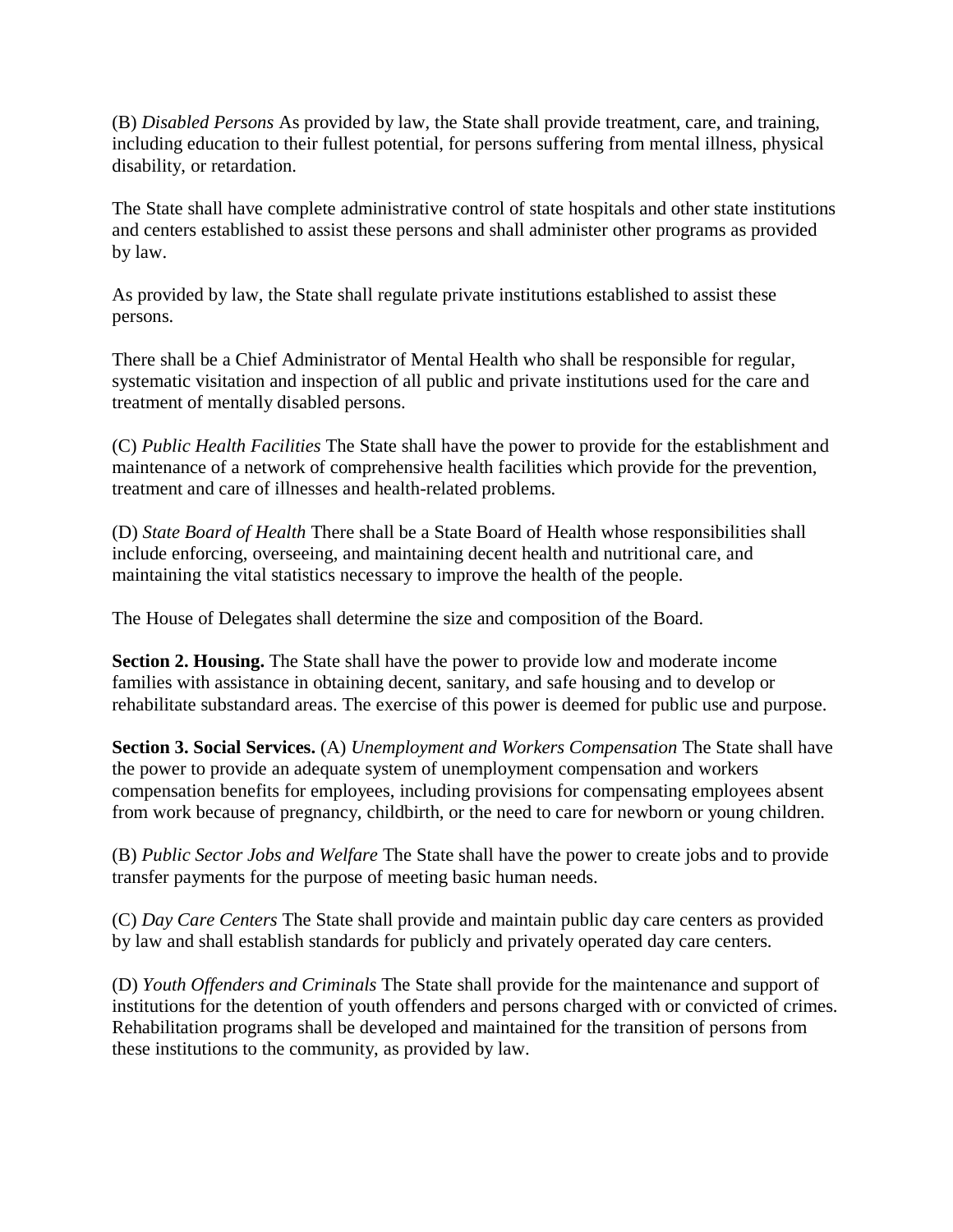(E) *The Elderly* The State shall have the power to establish and promote programs to assure the economic and social well-being of the elderly, including provision for their health, security, and access to public buildings. The State shall regulate private and public nursing homes for the elderly and the disabled, as provided by law.

(F) *Cultural Resources* The State shall have the power to preserve and enhance the cultural, creative, and traditional arts of its people and shall maintain an appropriate facility for this purpose. The State shall preserve historical sites and landmarks.

### ARTICLE XII. LABOR

**Section 1. Collective Bargaining.** Persons in private and public employment shall have the right to organize and bargain collectively, through representatives of their own choosing. The right to strike is fundamental and is an inherent part of the right to organize and bargain collectively. The right of public employees to strike shall not be abridged unless the abridgement serves a compelling governmental interest and is narrowly drawn so as to serve that interest, and it is clear that no alternative form of regulation is possible.

**Section 2. Minimum Wages, Equal Pay, Health and Safety.** The House of Delegates shall provide for minimum wages, equal pay for equal work and equal pay for comparable work, and a safe and healthy workplace. Minimum wages established shall apply to all employees covered thereby. The House of Delegates may enact other laws to enhance and promote the dignity and general welfare of labor, but no laws shall be enacted which impair the ability of collective bargaining organizations to carry out their lawful functions.

**Section 3. Administration of Labor Relations.** The House of Delegates shall establish an agency or agencies within one of the principal executive departments to administer and enforce all laws, regulations, and programs concerned with collective bargaining and the general welfare of labor.

## ARTICLE XIII. LOCAL GOVERNMENT UNITS

**Section 1. Authority.** The House of Delegates shall permit areas of the State to elect local officers and to exercise such local authority, other than the authority to tax, zone land, or enact legislation, as it may by law provide. The House of Delegates shall have the ultimate authority for establishing standards and for determining whether the proposed local government unit meets those standards.

**Section 2. Charters.** The House of Delegates shall establish procedures to permit an area to petition for the election of a Charter Commission. A charter shall include provisions for a charter amendment process and for a process by which neighboring areas may later be considered for inclusion in the local government unit. The House of Delegates shall provide that the charter drafted by the elected Commission be submitted to the voters of the proposed unit for approval before submission to the House of Delegates.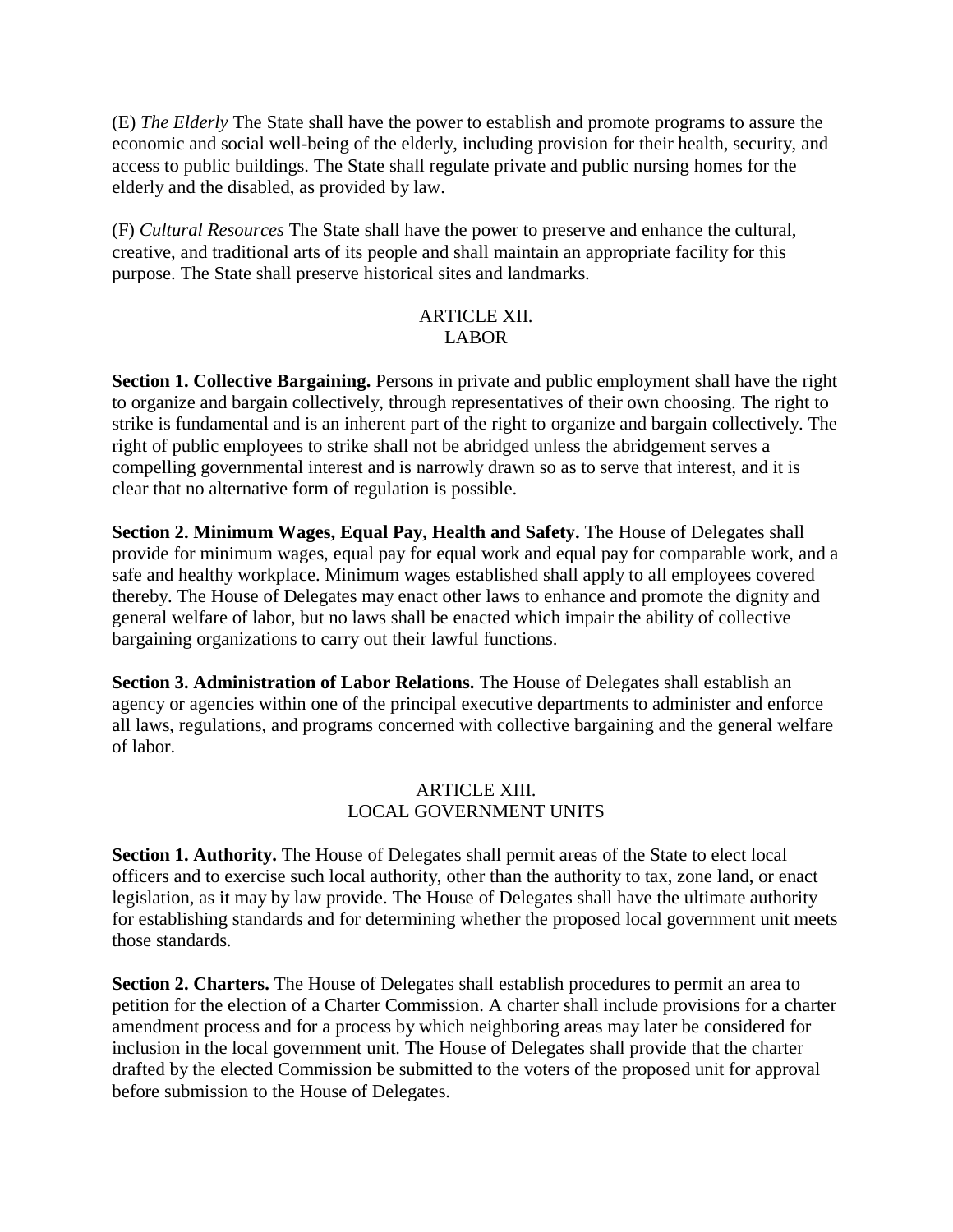**Section 3. Special Districts.** The House of Delegates shall have the power to create special districts for public purposes.

**Section 4. Advisory Neighborhood Commissions.** Advisory Neighborhood Commissions shall exercise the authority which they had at the time the State entered the Union, and any additional authority subsequently provided by law. The House of Delegates may modify this structure but shall always provide for elected advisory neighborhood mechanisms in unchartered areas of the State.

**Section 5. Implementation.** A law implementing this Article shall be passed by the House of Delegates within two years of the convening of the first House of Delegates and shall be subject to the approval of the voters of the State.

# ARTICLE XIV. APPORTIONMENT

**Section 1. Reapportionment of Legislative Districts.** The State shall be apportioned into 40 legislative election districts of substantially equal population. As soon as practicable after the results of each decennial census are reported, but in any event not later than the calendar year following the taking of the census, these districts shall be revised to maintain districts of substantially equal population. The Reapportionment Commission established by this Article shall conduct the reapportionment, which shall be subject to judicial review upon the application of any qualified registered voter of the State.

**Section 2. Reapportionment Commission.** (A) *Membership* The reapportionment of legislative districts shall be carried out by a Reapportionment Commission consisting of five members appointed by the Governor in January of the year before the year in which the decennial census is conducted. No member may hold any other public office. The State Committee of each of the three political parties having the highest number of votes in the most recent gubernatorial election shall submit to the Governor a list of three names of registered voters who are members of that party for the consideration of the Governor. The President of the House of Delegates shall also submit to the Governor the names of three registered voters, regardless of party affiliation. The Governor shall appoint Commission members from the combined list of 12 names. No more than two of the five appointees shall be members of the same political party. Any independent candidate receiving one of the three highest totals in the most recent gubernatorial election shall be treated as a state committee for purposes of this Section.

(B) *Additional Duties* In addition to establishing legislative districts, the Commission shall establish any districts required for the members of the United States House of Representatives representing this State, establish appropriate single-member districts for any other elective office, and participate with the United States in joint preparations for the decennial census.

(C) *Term* The Reapportionment Commission shall continue in office until the completion of the reapportionment relevant to all offices as a result of the decennial census, including the final adjudication of all appeals.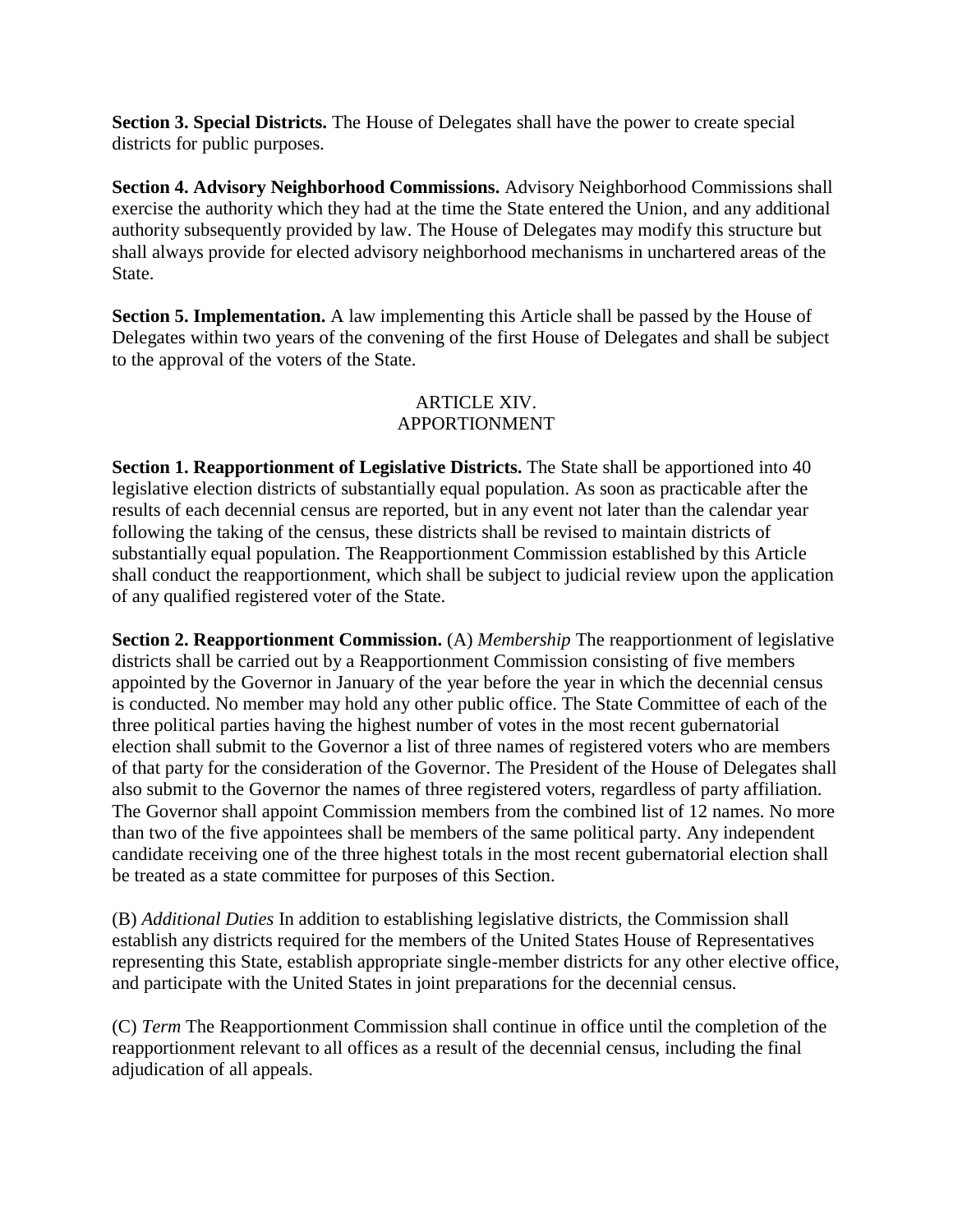**Section 3. Apportionment Standards.** Each district shall have a population which varies by no more than three percent from the average population of all districts. Each district shall respect neighborhood integrity, be contiguous, and be as compact as possible. In reapportioning the State, the Commission may take into account natural features and open spaces, such as rivers and parks, but shall not take into account the addresses of incumbent elected officials, the political affiliations of registered voters, the results of previous elections, or demographic information other than the actual number of persons found by the most recent census to reside in each census tract or other geographical area. No reapportionment shall be effected for the purpose of favoring or harming any political party, incumbent public official, or other person or group.

## ARTICLE XV. INITIATIVE, REFERENDUM, AND RECALL

**Section 1. Right to Initiative, Referendum and Recall.** Although the legislative power of the State is vested in the House of Delegates, the people reserve to themselves the power to propose, adopt, and repeal laws and constitutional provisions. The people also reserve to themselves the power to remove from office elected State and local government officials.

**Section 2. Initiative Procedures.** (A) *Definition, Presentation, and Limitations* Initiative is the power of the voters to propose laws and amendments to the Constitution and to adopt or reject them.

An initiative may be proposed by presenting to the Lieutenant Governor the text of the proposed law or constitutional amendment.

The proposed law or amendment to the Constitution shall embrace a single subject and related matters.

(B) *Obligation and Responsibilities* Upon receipt of an initiative, the Lieutenant Governor shall submit it immediately to the Attorney General.

Within 20 calendar days, the Attorney General shall provide the proponents of the initiative an advisory opinion on its clarity and whether or not it meets the requirements of this Article for placement on the ballot.

The proponents shall then resubmit the proposal, revised or unchanged, to the Lieutenant Governor.

Within 20 calendar days, the Lieutenant Governor shall prepare an accurate title and summary statement for use on the petition form.

(C) *Certification and Circulation* Upon the receipt of petitions signed by qualified voters equal in number to five percent, in the case of a law, and ten percent, in the case of a constitutional amendment, of the votes cast for all candidates for Governor in the most recent gubernatorial election, provided that the respective percentages for each type of initiative must have been met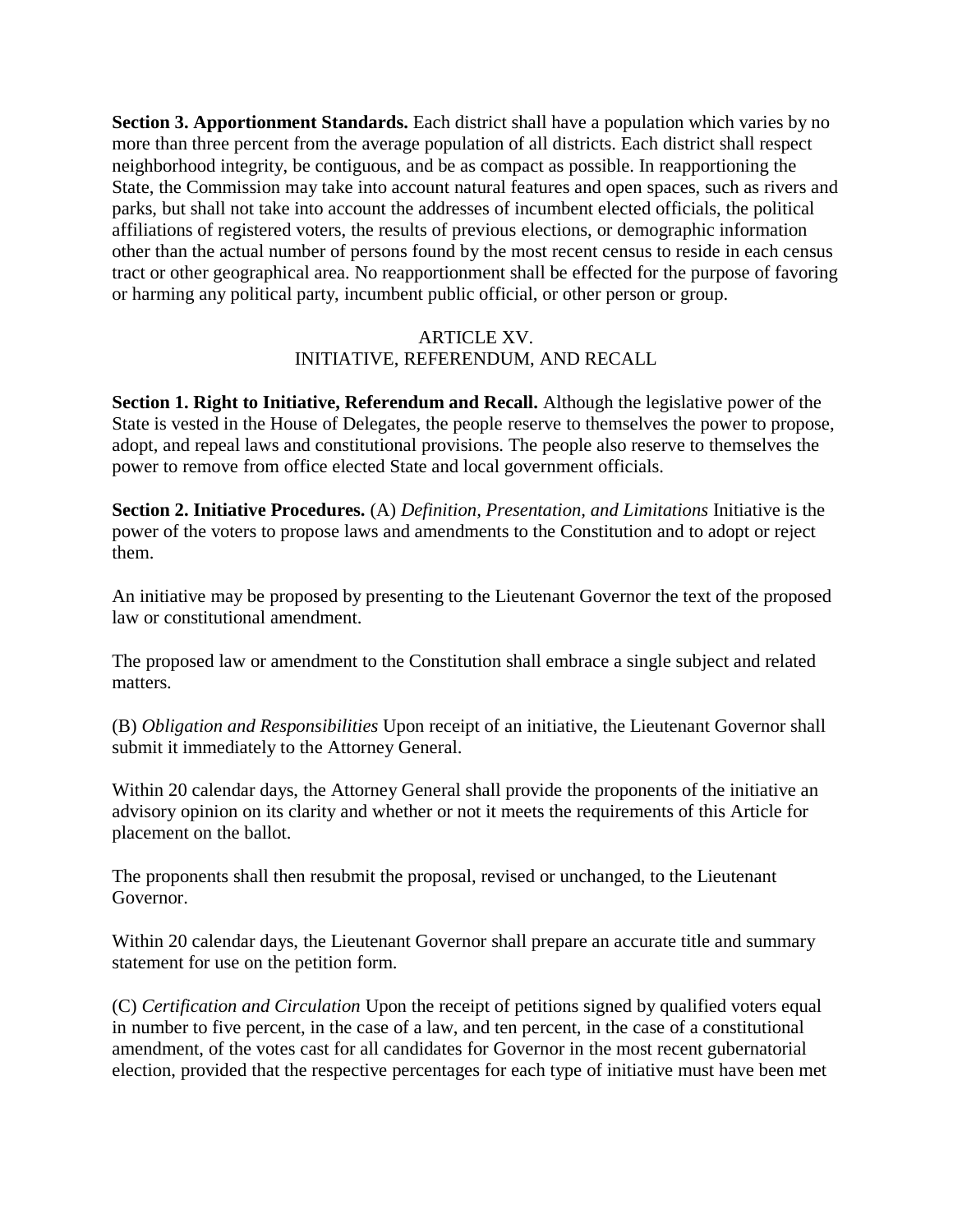in at least two-thirds of the legislative districts of the State, the Lieutenant Governor shall submit the measure at the next election held at least 120 days after it qualifies.

The circulation period allowed for an initiative petition shall be 180 days after the proponents receive a title and summary from the Lieutenant Governor.

(D) *Effective Date* An initiative approved by a majority of the voters shall take effect 30 days after certification by the Lieutenant Governor.

(E) *Limitations* No proposal shall be the subject of any initiative if it relates to the appointment, qualifications, tenure, removal, or compensation of Justices or Judges; to the powers, jurisdiction, creation, or abolition of courts or any rules thereof; to the appropriation of any money other than new revenues created and provided thereby; or to the diminishment of the rights and protections of any persons as enumerated in this Constitution or as provided by law.

(F) *Conflicts* If provisions of two or more initiatives approved at the same election conflict, those of the measure receiving the highest affirmative vote shall prevail.

(G) *Amendment and Repeal* The House of Delegates may amend or repeal an initiative law during a two-year period following its enactment only by a three-fourths majority vote of the Delegates present and voting. Repeal of an initiative by another law shall become effective only when approved by the voters unless the law adopted by initiative permits repeal without their approval.

**Section 3. Referendum Procedures.** (A) *Definition* The referendum is the power of the voters to approve or reject newly enacted laws or parts of laws.

(B) *Requirements* A referendum may be proposed by a voter to the Lieutenant Governor, within 90 days after the enactment of the law which is the subject of the referendum provided, that the petition contains the required number of signatures of voters.

A petition must be signed by registered voters in number not less than five percent of the statewide votes cast for all candidates for Governor at the most recent gubernatorial election, provided that the signature percentage requirement shall have been met in at least two-thirds of the legislative districts of the State.

The petition shall ask that a law or a part of a law be submitted to the voters.

(C) *Implementation* (1) Upon verification of the petition signatures, the Lieutenant Governor shall submit the referendum to the voters for approval or disapproval.

(2) The referendum election shall be held 60 days after verification of requirements.

(3) The Governor may call a special statewide election.

(D) *Limitations* A referendum petition may not be filed with respect to a law or part of a law that provides human rights or protections or relates to appointment, qualifications, tenure, removal, or compensation of judges; the powers, creation, or abolition of courts; the appropriation of money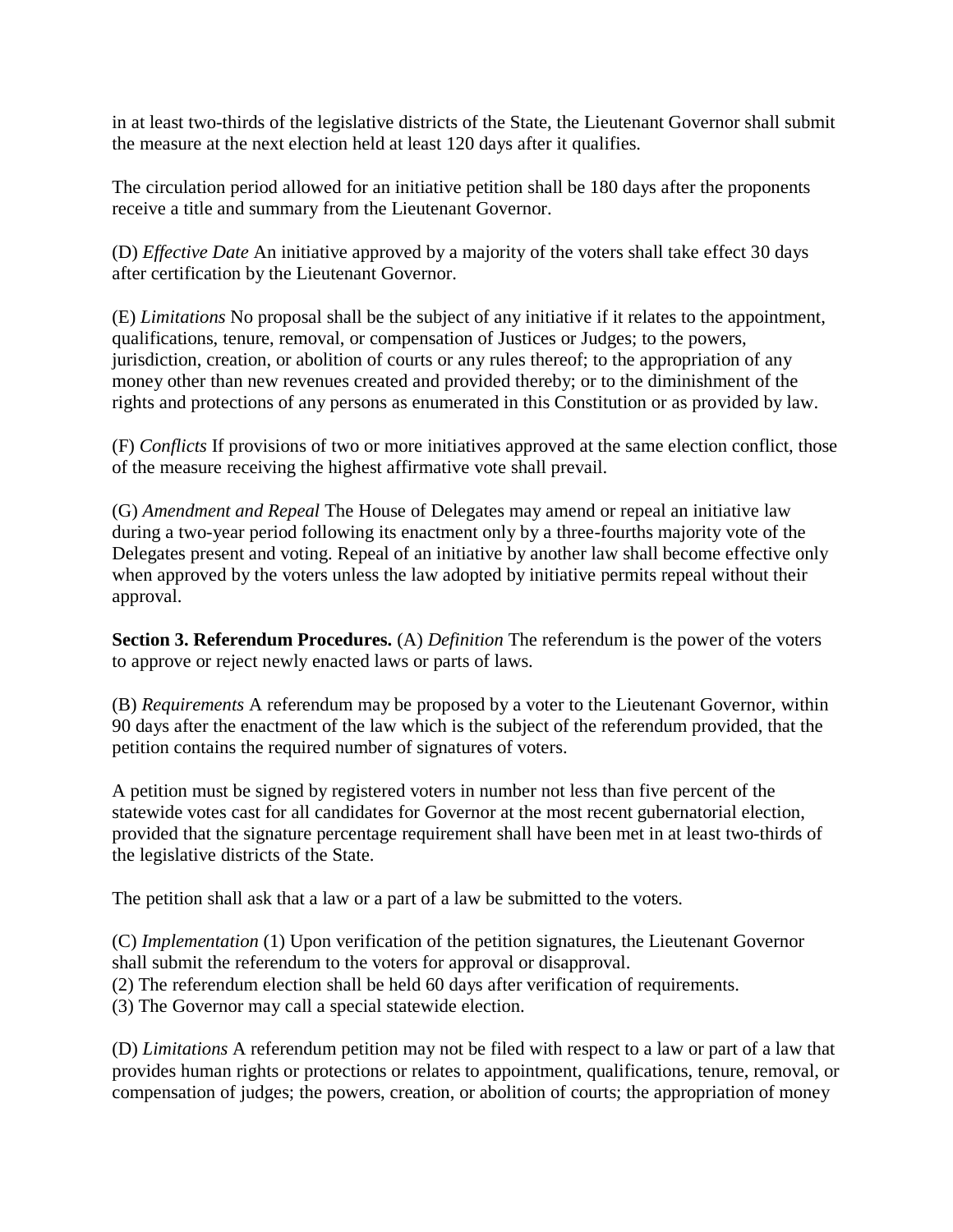for the current or ordinary expenses of the State or for any of its departments, boards, commissions, or institutions. Any capital project may be the subject of a referendum, except for capital projects for public education.

(E) *Effective Date* The result of a referendum election takes effect immediately after the official declaration of the vote by the Lieutenant Governor.

(F) *Exception* Except in the case of an emergency law, the timely filing of a referendum petition and verification by the Lieutenant Governor that it complies with the requirements of this Article shall suspend the operation of the law which is the subject of the referendum unless the Lieutenant Governor finds that it does not comply with all the requirements of this Article.

A majority affirmative vote shall put the law into effect; a negative vote shall render it null and void. An emergency law remains in effect unless there is a majority vote against the law, in which case it shall become null and void.

**Section 4. Publicity.** The House of Delegates shall provide methods of publicizing all initiative or referendum measures referred to the voters with statements for and against the measures so referred. The Lieutenant Governor shall undertake distribution of the measures to ensure that voters shall have an opportunity to study the measures prior to the election.

**Section 5. Recall Procedures.** (A) *Definition* Recall is a procecess [process] by which voters may remove an elected State or local government official.

(B) *The Petition Process* The Lieutenant Governor shall supervise the petition process including certification of the required number of signatures. A maximum of 90 days is allotted for the collection of signatures.

(C) *The Petition Statement* The recall petition shall contain a concise statement alleging the reasons for recall. The wording of the statement shall be determined by the petitioners in cooperation with the Attorney General.

(D) *Petition Signature Requirements* A recall petition shall contain at least 25 percent of the total number of all votes cast in the most recent election for the position in question. In the case of a statewide office, this 25 percent requirement must be met in at least two-thirds of the legislative districts.

(E) *Initiation of Recall* Recall cannot be initiated within the first six months or the last 12 months of the term of an elected official nor upon more than one occasion during that term.

(F) *Time of Recall Election* A recall election shall be held no less than 60 days nor more than 120 days after certification of the signed petitions.

(G) *Votes Required for Recall* A simple majority vote shall remove the official from office.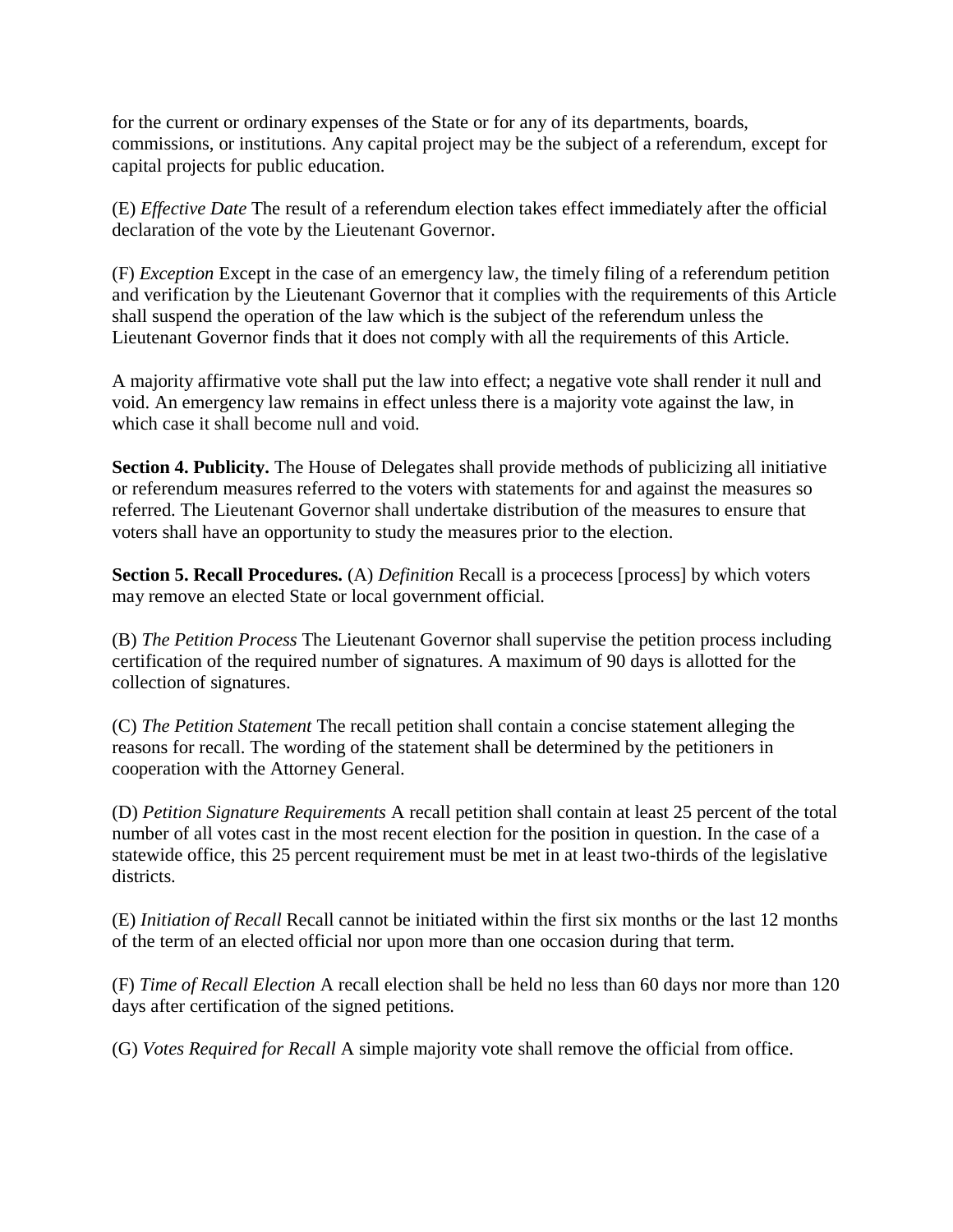(H) *Reimbursement* Within limits set by the House of Delegates, recall expenses incurred by the official, if retained, shall be paid by the State.

(I) *Filling a Recall Vacancy* When an official is recalled, the vacancy shall be filled by a special election held no more than 90 days after the recall certification or at the next regularly scheduled election if it occurs within 150 days.

(J) *Local Government Units* Any local government shall have the power to provide in its charter for recall of its elected officials.

**Section 6. Enabling Legislation.** This article is self-executing, but enabling legislation may be enacted.

## ARTICLE XVI. INTERGOVERNMENTAL RELATIONS

**Section 1. Boundaries of the State.** (A) The boundaries of the State shall be subject to the approval of the Congress of the United States and the voters of the State. The State shall include, however, at least all of the territory of the District of Columbia which is not included within the boundaries of the National Capital Service Area as defined in this Section.

The outer limits of the boundaries of the National Capital Service Area are:

 Beginning at the Northwest point on the present Virginia-District of Columbia boundary, running due east to the eastern shore of the Potomac River;

 thence generally south along the shore at the mean high water mark to the northwest corner of the Kennedy Center;

 thence east along the north side of the Kennedy Center to a point where it reaches the E Street Expressway;

 thence east on the expressway to E Street Northwest and thence east on E Street Northwest to Eighteenth Street Northwest;

thence south on Eighteenth Street Northwest to Constitution Avenue Northwest;

thence east on Constitution Avenue to Seventeenth Street Northwest;

thence north on Seventeenth Street Northwest to Pennsylvania Avenue Northwest;

thence east on Pennsylvania Avenue to Jackson Place Northwest;

thence north on Jackson Place to H Street Northwest;

thence east on H Street Northwest to Madison Place Northwest;

thence south on Madison Place Northwest to Pennsylvania Avenue Northwest;

thence east on Pennsylvania Avenue Northwest to Fifteenth Street Northwest;

thence south on Fifteenth Street Northwest to Pennsylvania Avenue Northwest;

thence southeast on Pennsylvania Avenue Northwest to John Marshall Place Northwest;

thence north on John Marshall Place Northwest to C Street Northwest;

thence east on C Street Northwest to Third Street Northwest;

thence north on Third Street Northwest to D Street Northwest;

thence east on D Street Northwest to Second Street Northwest;

 thence south on Second Street Northwest to the intersection of Constitution Avenue Northwest and Louisiana Avenue Northwest;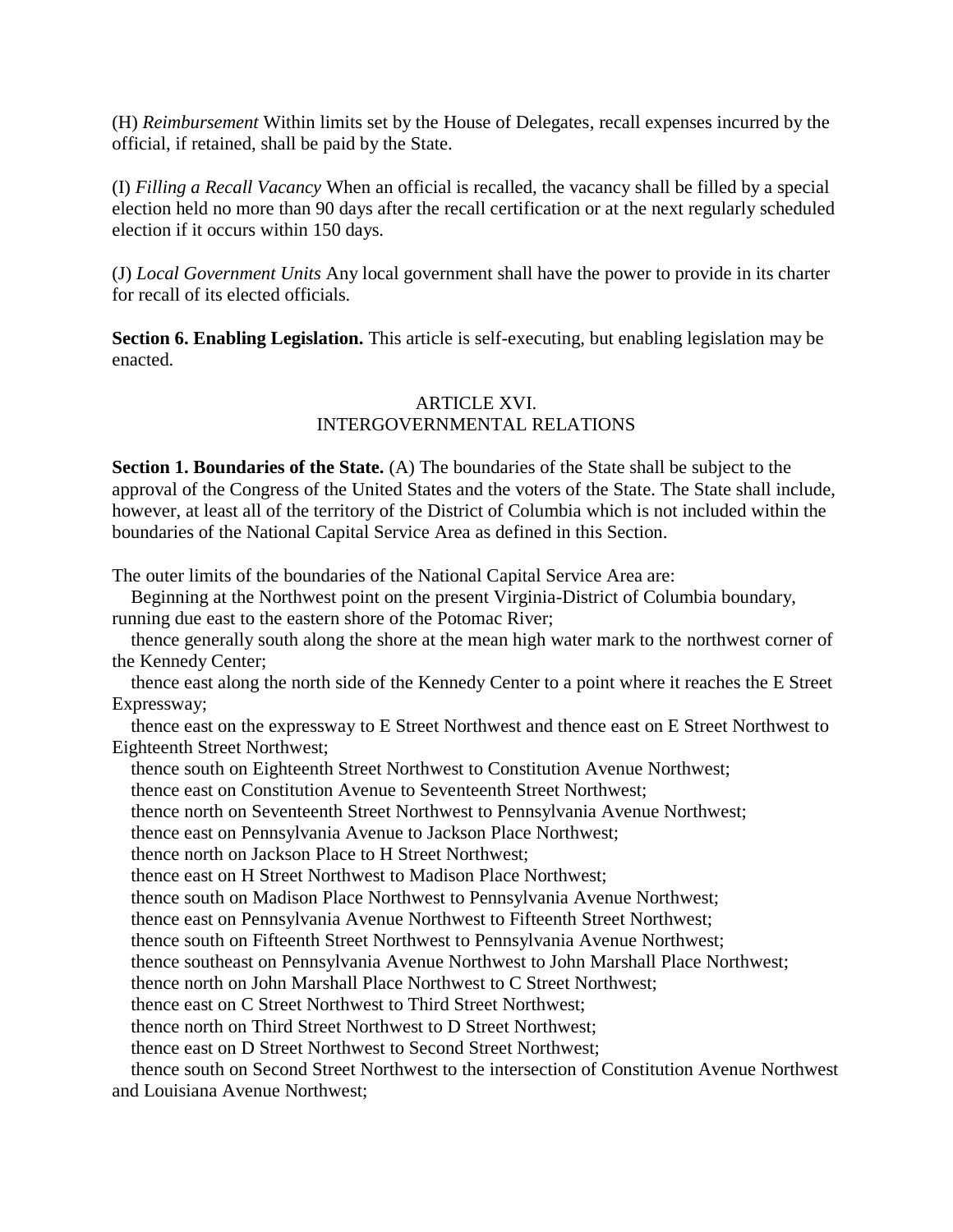thence northeast on Louisiana Avenue Northwest to North Capitol Street; thence north on North Capitol Street to Massachusetts Avenue Northwest; thence southeast on Massachusetts Avenue Northeast so as to encompass Union Square; thence following Union Square to F Street Northeast; thence east on F Street Northeast to Second Street Northeast; thence south on Second Street Northeast to D Street Northeast; thence west on D Street Northeast to First Street Northeast; thence south on First Street Northeast to Maryland Avenue Northeast; thence generally north and east on Maryland Avenue to Second Street Northeast; thence south on Second Street Northeast to C Street Southeast; thence west on C Street Southeast to New Jersey Avenue Southeast; thence south on New Jersey Avenue Southeast to D Street Southeast; thence west on D Street Southeast to Canal Street Parkway; thence southeast on Canal Street Parkway to E Street Southeast; thence west on E Street Southeast to the intersection of Canal Street Southwest and South Capitol Street; thence northwest on Canal Street Southwest to Second Street Southwest;

 thence south on Second Street Southwest to Virginia Avenue Southwest; thence generally west on Virginia Avenue to Third Street Southwest;

thence north on Third Street Southwest to C Street Southwest;

thence west on C Street Southwest to Sixth Street Southwest;

thence north on Sixth Street Southwest to Independence Avenue;

thence west on Independence Avenue to Twelfth Street Southwest;

thence south on Twelfth Street Southwest to D Street Southwest;

thence west on D Street Southwest to Fourteenth Street Southwest;

thence south on Fourteenth Street Southwest to the middle of the Washington Channel;

 thence generally south and east along the midchannel of the Washington Channel to a point due west of the northern boundary line of Fort Lesley McNair;

thence due east to the side of the Washington Channel;

 thence following generally south and east along the side of the Washington Channel at the mean high water mark, to the point of confluence with the Anacostia River, and along the northern shore at the mean high water mark to the northernmost point of the Eleventh Street Bridge;

 thence generally south and east along the northern side of the Eleventh Street Bridge to the eastern shore of the Anacostia River;

 thence generally south and west along such shore at the mean high water mark to the point of confluence of the Anacostia and Potomac Rivers;

 thence generally south along the eastern shore at the mean high water mark of the Potomac River to the point where it meets the present southeastern boundary line of the District of Columbia;

 thence south and west along such southeastern boundary line to the point where it meets the present Virginia-District of Columbia boundary; and

 thence generally north and west up the Potomac River along the Virginia-District of Columbia boundary to the point of beginning.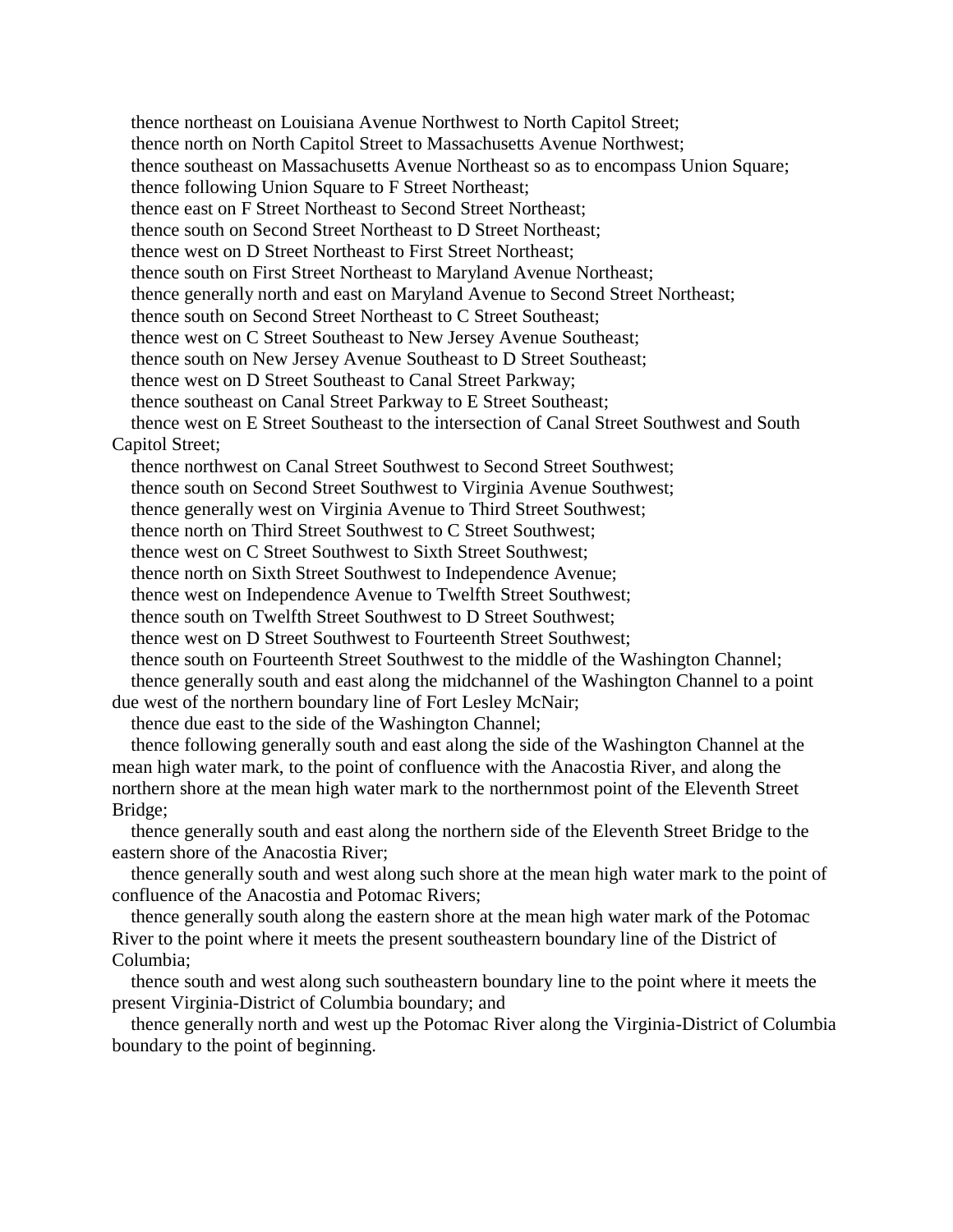(B) Where the National Capital Service Area is bounded by a street, the street and its sidewalks shall be included within that Area.

(C) The District Building shall, however, be part of the State.

**Section 2. Cooperation With Other Governments.** With the consent of the House of Delegates, the Governor may enter into agreements or compacts for any public purpose with other governmental entities including other states and the United States. At the request of the United States and with the consent of the House of Delegates, the Governor shall negotiate contracts with the United States to provide police, fire, sanitation, and other services to foreign embassies and chanceries and to federal buildings and other federal property located in the State or in the National Capital Service Area.

**Section 3. Acceptance of Federal Funds.** No taxes shall be imposed by the State upon any property now owned or hereafter acquired by the United States, unless the property becomes taxable because the United States disposes of it or consents to taxation. The State may accept from the United States grants and other payments, including payments in lieu of tax revenues that would be collected were the federal property in the State subject to taxation.

# ARTICLE XVII. AMENDMENT AND REVISION

**Section 1. Introduction.** Amendments to this Constitution may be proposed by the House of Delegates, an initiative, or a constitutional convention.

**Section 2. The House of Delegates.** The House of Delegates may propose an amendment by the affirmative votes of two-thirds of all members. The Lieutenant Governor shall distribute the proposed amendment no less than 90 days before the next appropriate election.

The Lieutenant Governor shall then place the proposed amendment on the ballot.

The amendment shall take effect immediately after certification that it received a majority vote, unless otherwise provided in the amendment.

**Section 3. The Initiative.** The voters of the State may propose an amendment by initiative as prescribed by this Constitution.

**Section 4. The Constitutional Convention.** (A) *Call* The voters of the State may, by the initiative, call for a constitutional convention at any time. The convention may propose amendments or revisions to the Constitution. The Lieutenant Governor shall distribute the proposed amendment or amendments no less than 90 days before the next appropriate election. The Lieutenant Governor shall then place the amendment or amendments on the ballot. The proposed amendment or amendments shall take effect immediately after certification of a majority vote.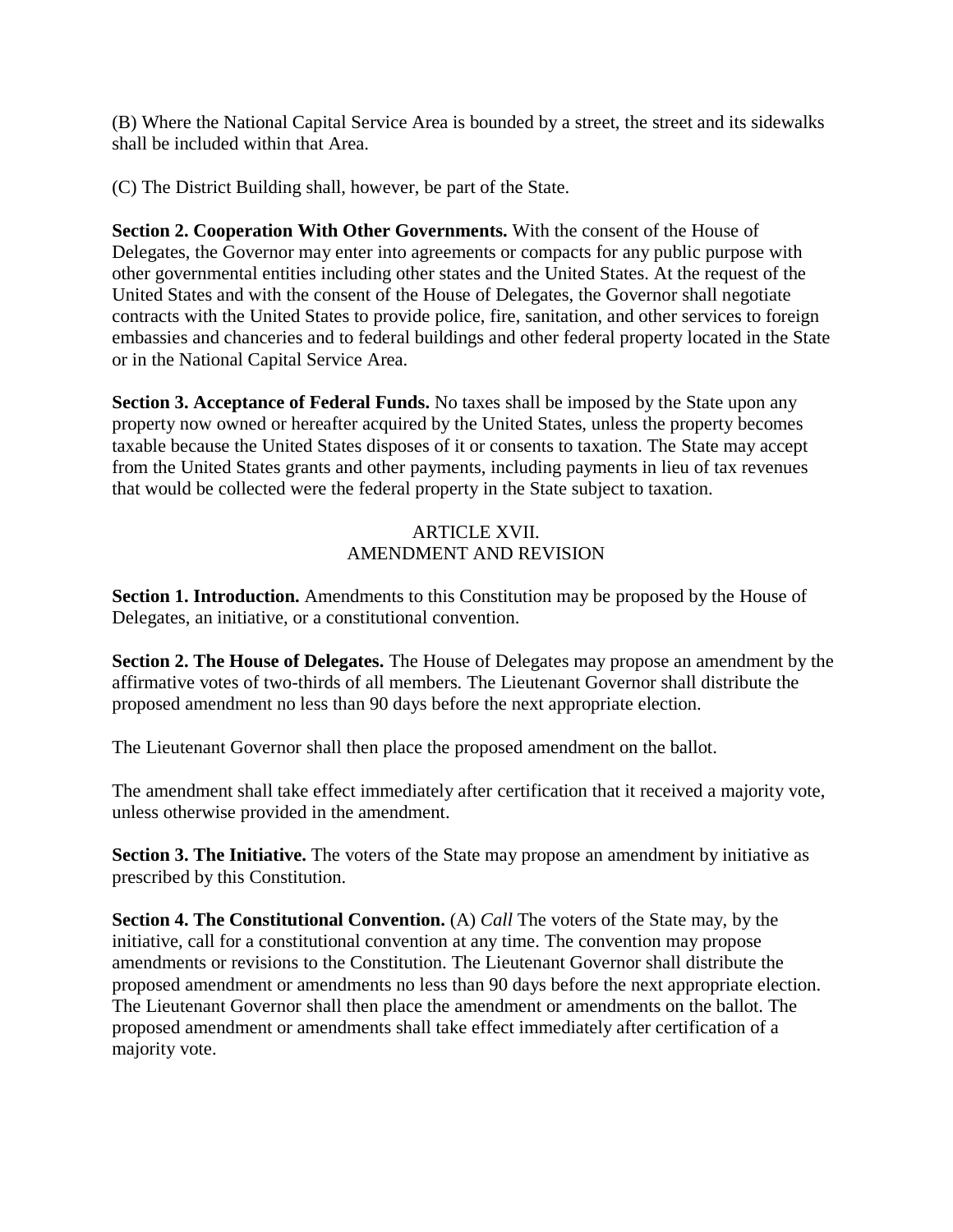(B) *Decennial Review* If within ten years following the date this Constitution enters into force the people do not file an initiative to call a constitutional convention, the Lieutenant Governor shall place on the ballot at the next general election a referendum consisting of the question: "Shall there be a constitutional convention?" Thereafter, the same requirement shall hold for every succeeding ten-year period.

(C) *Preparatory Commission* After an affirmative vote to hold a constitutional convention, the Governor shall provide for a preparatory commission to assemble information on constitutional issues and to organize administrative support for the convention.

(D) *Delegates* Each legislative district shall elect an equal number of delegates to the constitutional convention.

**Section 5. Conflicting Amendments.** If provisions of two or more amendments approved at the same election conflict, those of the amendment receiving the highest affirmative vote shall prevail.

**Section 6. Disapproval of Amendments.** If an amendment is disapproved neither that amendment nor any substantially similar amendment shall be submitted to the voters for a period of two years.

**Section 7. Enabling Legislation.** This article shall be self-executing, but enabling legislation may be enacted.

### ARTICLE XVIII. **TRANSITION**

**Section 1. Effective Dates.** The provisions of Sections 1 through 3 of this Article, providing for the establishment of the first government of the State, shall enter into force on a date specified in the federal legislation admitting the State to the Union. The State shall come into being and the remainder of this Constitution shall enter into force at 10:00 A.M., Eastern Standard Time, on the second day of the tenth full month after that date.

**Section 2. Initial Apportionment and Elections.** (A) *Commission* Immediately following the enactment of legislation admitting this State to the Union, the Mayor of the District of Columbia shall initiate appointment of a Commission and the Council of the District of Columbia shall provide election procedures. The Mayor of the District of Columbia shall issue a Proclamation and shall promptly appoint, with the advice and consent of the members of the Council, nine members of a Commission of Initial Apportionment, including at least one member from each of the eight wards of the District. The members and staff of the Commission shall be compensated as provided by law. The Commission shall, within thirty days after its last member is appointed, apportion the State into 40 legislative districts in a manner consistent with Section 3 of Article XIV of this Constitution.

(B) *First Elections* By law, the Council of the District of Columbia shall provide for the election of the House of Delegates, Governor, and Lieutenant Governor of the State. Regular or special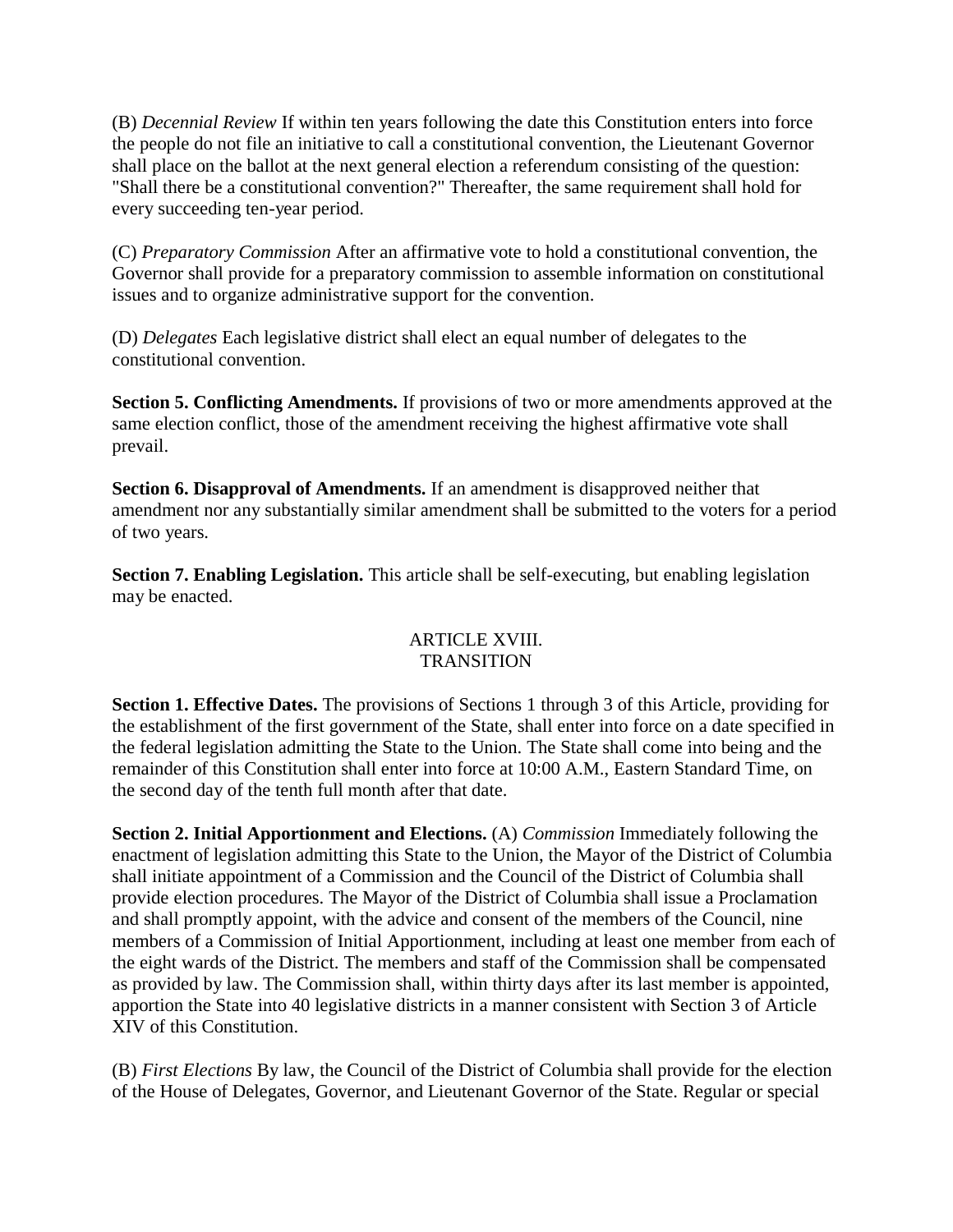primary and general elections shall be held for these offices within 120 days after the initial apportionment plan enters into force, except that these elections shall not take place during July or August or before September 15th. The 120-day limitation may be extended, if necessary, in order to avoid having to hold these elections during those months.

### **Section 3. Initial Terms of Office of Delegates, the Governor, and Lieutenant**

**Governor.** (A) *Staggered Terms for Delegates* At a public drawing within five days after the initial apportionment plan has entered into force, the Chair of the Commission on Apportionment shall select, at random, half of the legislative districts to be Group A districts. The initial terms of office of members of the House of Delegates elected from Group A districts shall begin 20 days after the date of certification of their elections and shall expire on the second Monday in January of the second odd-numbered year following their election. The initial terms of office of members of the House of Delegates elected from other districts shall begin 20 days after the date of certification of their election and shall expire on the second Monday in January of the first oddnumbered year following their election; except that if this provision would result in a term shorter than one year, their terms shall expire on the second Monday in January of the third oddnumbered year following their election.

(B) *Governor and Lieutenant Governor* The terms of office of the first Governor and the first Lieutenant Governor shall begin 20 days after certification of their elections and shall expire on the second day of January following the date of the next Presidential election. If this provision would result in terms shorter than one year, their terms shall expire on the second day of January of the year after the second Presidential election year following their election.

(C) *Holdover Term for Mayor* If the first election for Governor of the State has not been held by the date that the State comes into being, or if for any other reason a Governor cannot assume office on that date, the Executive power of the State shall be exercised temporarily by the person last elected as Mayor of the District of Columbia prior to the effective date of this Section of the Constitution.

(D) *Holdover Term for Council Members* If the first election for State Delegates has not been held by the date that the State comes into being, or if for any other reason the members of the House of Delegates cannot assume office on that date, the legislative power of the State shall be exercised temporarily by the persons last elected as members of the Council of the District of Columbia prior to the effective date of this Section of the Constitution.

(E) *No Interim Elections* No new election for Mayor or Council shall be held after this Section of the Constitution becomes effective. If such an election would ordinarily be scheduled between the date when this Article of the Constitution becomes effective and the date when the other Articles of the Constitution become effective, the Mayor and the Council shall hold over.

(F) *Eligibility for Re-election* The first term of the Governor and Lieutenant Governor shall count as a full term for the purposes of determining eligibility for re-election only if it is of four-year duration or longer.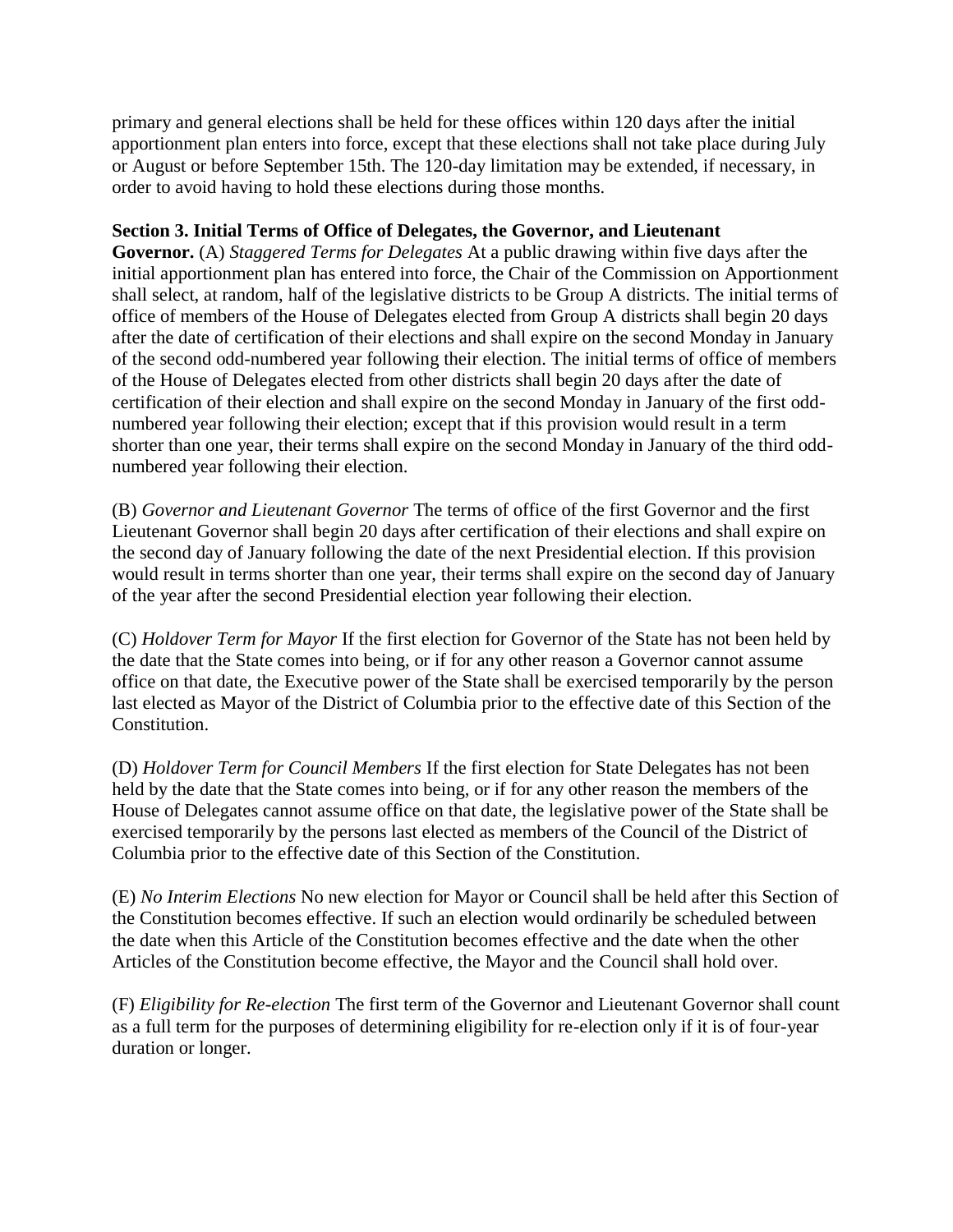**Section 4. Judiciary and Other Officers.** (A) *Judges* The Chief Judge and Associate Judges of the Court of Appeals of the District of Columbia on the date when this section enters into force shall become the Chief Justice and Associate Justices of the Supreme Court of the State. The Chief Judge and Associate Judges of the Superior Court of the District of Columbia on that date shall become the Chief Judge and Associate Judges of the Superior Court of the State. At the general election held in the final year of their terms, such judges shall be subject to retention or rejection by the voters in accordance with the provisions of Article IV. Retired Judges of the Court of Appeals of the District of Columbia and of the Superior Court of the District of Columbia shall become Retired Justices of the Supreme Court of the State and Retired Judges of the Superior Court of the State, respectively. They may be assigned by the Chief Justice for temporary service.

(B) *Judicial Nomination Commission* The terms of seven of the members first appointed to the Judicial Nomination Commission shall be shorter than six years, as provided by law, so that terms of members will expire on a staggered basis. The Governor of the State and the Board of Governors of the Unified State Bar shall determine, for their initial appointments, which appointees shall serve which terms.

(C) *Commission on Judicial Disabilities and Tenure* The persons first selected as members of the Commission on Judicial Disabilities and Tenure shall begin to serve their terms upon the expiration of the terms of corresponding incumbent members of the Commission on Judicial Disabilities and Tenure established by Section 431 of the District of Columbia Self-Government and Reorganization Act (Dec. 24, 1973, 87 Stat. 792).

(D) *Marshals* By agreement between the State and the United States, the United States Marshal may provide services to the courts of the State until the State has appointed its own officers to provide these services.

(E) *Other Officers* Except as otherwise provided in this Constitution, all other officers filling any office by election or appointment shall continue to exercise their duties, according to their respective commissions or appointments, until their offices shall have been abolished or their successors have assumed office.

**Section 5. Existing Laws, Rights, and Proceedings.** (A) *Laws and Regulations* All laws and regulations of the District of Columbia not inconsistent with this Constitution shall continue in force until they expire by their own limitation or are amended or repealed.

(B) *Congressional Legislation* Legislation passed by Congress applicable only to the District of Columbia and not inconsistent with this Constitution is hereby adopted as state law, subject to amendment or repeal by the House of Delegates.

(C) *Legal Continuity* All existing writs, actions, suits, judicial and administrative proceedings, civil or criminal liabilities, prosecutions, judgments, sentences, orders, decrees, appeals, causes of action, contracts, claims, demands, titles, and rights shall continue unaffected except as modified in accordance with the provisions of this Constitution. The State shall be the legal successor to the District of Columbia in all matters.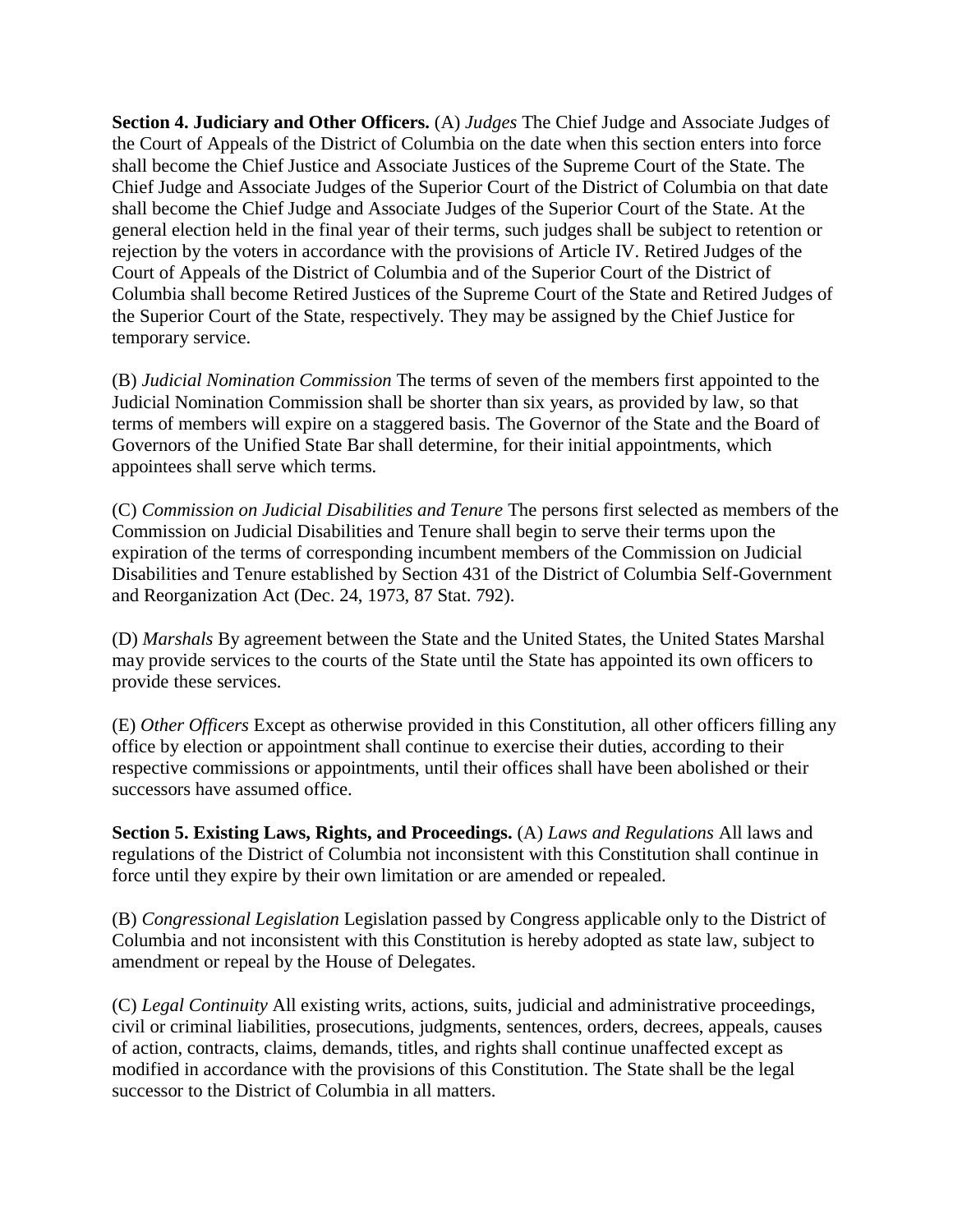(D) *Residence and Qualifications* Residence, citizenship, or other qualifications under the District of Columbia may be used toward the fulfillment of corresponding qualifications required by this Constitution.

(E) *Debts, Assets, and Records* The debts and liabilities of the District of Columbia, as of the date that the State comes into being, shall be assumed by the State, and debts owed to the District of Columbia shall be collected by the State. Assets and records of the District of Columbia shall become the property of the State.

## **Section 6. United States Senators and Representatives.** (A) *Senators-Elect and Representatives-Elect* The Senators-elect and Representatives-elect chosen by the people prior to admission of the State to the Union shall serve as United States Senators and Representatives in Congress until their successors have assumed office.

(B) *First Elections* New elections for these offices shall be held at the first general election which occurs in an even-numbered year after this Constitution becomes effective.

(C) *Staggered Terms for Senators* At that time, one Senator shall be elected for the long term and one Senator for the short term. Each term shall begin on the third day of the following January and shall expire on the third day of January in an odd-numbered year to be determined by authority of the United States.

**Section 7. Agencies With Federally-Appointed Officers.** Boards, commissions, or other agencies of the District of Columbia, the duties of which are consistent with this Constitution and the membership of which includes persons who hold office because they also hold or were appointed by persons who hold federal office, shall continue to function without those Federallyappointed officers. No vacancies shall be deemed to be created by the abolition of the Federal positions.

**Section 8. Transfer of Matters to the Attorney General.** Upon assuming office, the Attorney General of the State shall assume control of all matters formerly handled by the Corporation Counsel of the District of Columbia.

When the Attorney General is prepared to handle legal matters of the type previously handled by the United States Attorney for the District of Columbia, the Attorney General shall arrange with the United States Attorney for the orderly transfer of such matters to the Office of the Attorney General. The House of Delegates may limit the time within which matters shall be transferred.

The Attorney General may agree with the United States Attorney to enable the United States Attorney to continue to handle any case or category of cases, including any case arising after this Constitution becomes effective, so that responsibility over these matters is transferred in an orderly manner. To facilitate continuity, the Attorney General may also agree to permit the United States Attorney to complete any case.

Until a matter is transferred at the request of the Attorney General, it may be handled by the United States Attorney as if it had been transferred to the Attorney General.